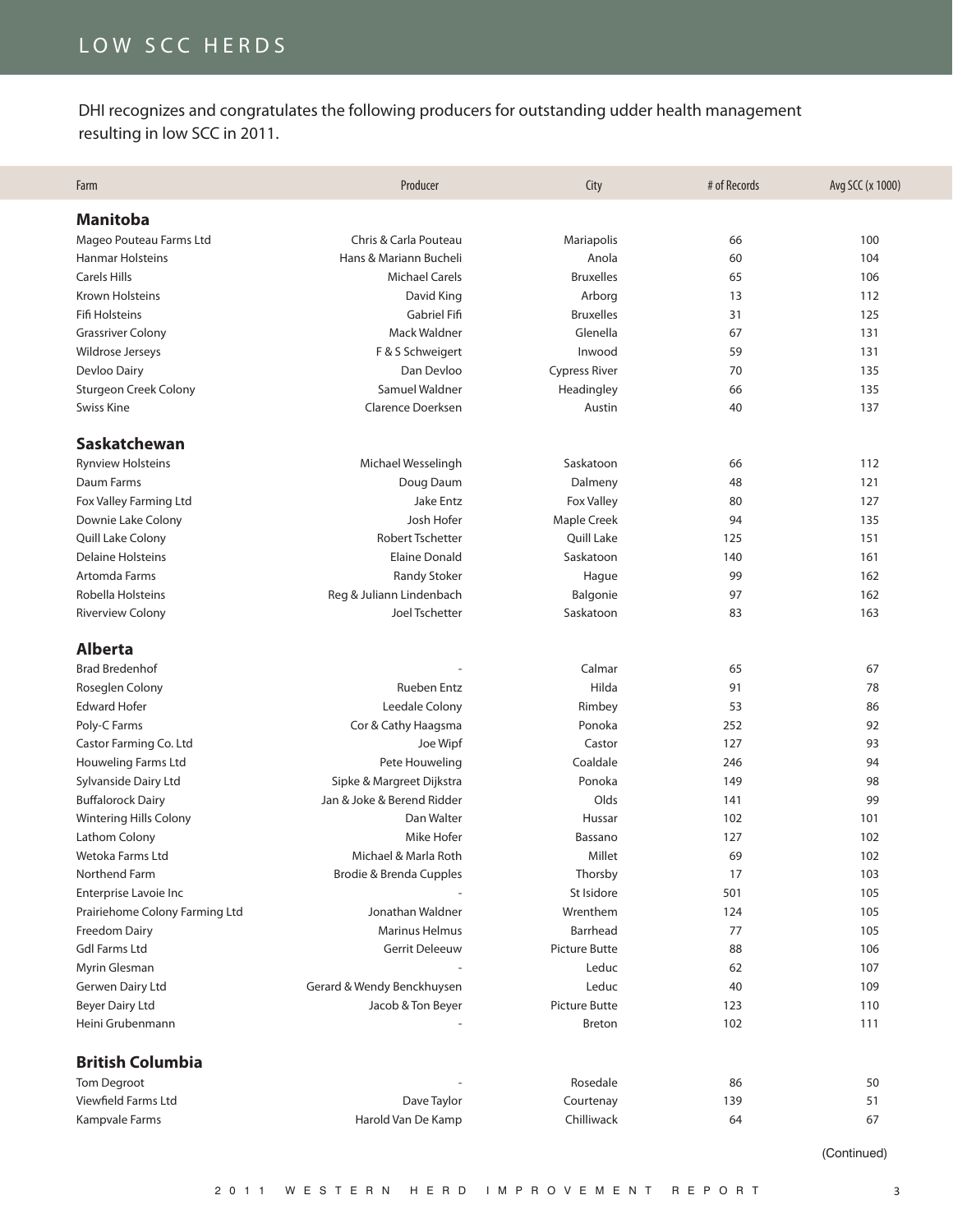# LOW SCC HERDS

| Farm                          | Producer                  | City                | # of Records | Avg SCC (x 1000) |
|-------------------------------|---------------------------|---------------------|--------------|------------------|
| British Columbia (Continued)  |                           |                     |              |                  |
| Neveridle Farms               | Arthur Keulen             | Delta               | 151          | 79               |
| <b>Wisselview Farms</b>       | Wayne & Judy Wisselink    | <b>Pitt Meadows</b> | 94           | 79               |
| Kish Farms Ltd                | Darren Kish               | Abbotsford          | 64           | 79               |
| <b>Greendike Farms</b>        | Chris Groenedijk          | Chemainus           | 169          | 80               |
| <b>Alder View Dairy</b>       | Walter, Kathy & Mark Enns | Aldergrove          | 81           | 81               |
| <b>Atson Farms Ltd</b>        | Allen Atsma               | Abbotsford          | 206          | 82               |
| Martin & Erin Bell Dinn       |                           | Agassiz             | 109          | 83               |
| Van Jaarsveld Holdings Ltd    | Ron & Susan Van Jaarsveld | Duncan              | 88           | 83               |
| Romyn Hill Farm Ltd           | Brad & Jodi Romyn         | Sorrento            | 47           | 83               |
| EP Farms Ltd                  | J Edge Partington         | Creston             | 74           | 84               |
| Milky Way Dairy               | Frank & Debbie Les        | Chilliwack          | 70           | 86               |
| <b>Martiann Holsteins Ltd</b> | Martin Hamming            | Delta               | 216          | 87               |
| <b>Vance Creek Dairies</b>    | <b>Gary Hertgers</b>      | Lumby               | 76           | 87               |
| Hidingacres                   | Henry Gisler              | Langley             | 125          | 90               |
| John Tamis                    |                           | Surrey              | 72           | 90               |
| Alpina Dairy Farm Ltd.        | R & T Russenberger        | Abbotsford          | 131          | 91               |
| Northey Lake Farm Ltd         | Northey Lake Farm Ltd     | Merville            | 120          | 91               |

# **NATIONAL STATISTICS (ACTIVE AS OF YEAR END)**

| PROVINCE                |       | <b>RECORDED HERDS</b> |         | <b>RECORDED COWS</b> |      | AVERAGE HERD SIZE |      | % OF HERDS $>$ 50 COWS |
|-------------------------|-------|-----------------------|---------|----------------------|------|-------------------|------|------------------------|
|                         | 2011  | 2010                  | 2011    | 2010                 | 2011 | 2010              | 2011 | 2010                   |
| <b>British Columbia</b> | 306   | 311                   | 45,394  | 44,056               | 148  | 142               | 93   | 91                     |
| Alberta                 | 456   | 455                   | 61,991  | 58,733               | 136  | 129               | 93   | 92                     |
| Saskatchewan            | 108   | 116                   | 17,587  | 17,845               | 163  | 154               | 94   | 95                     |
| Manitoba                | 205   | 209                   | 27,925  | 26,150               | 136  | 125               | 83   | 82                     |
| Ontario                 | 3,121 | 3,129                 | 238,340 | 233,022              | 76   | 74                | 63   | 62                     |
| Quebec                  | 5,060 | 5,156                 | 292,198 | 290,462              | 58   | 56                | 50   | 47                     |
| New Brunswick           | 158   | 162                   | 12,076  | 12,069               | 76   | 75                | 64   | 64                     |
| Nova Scotia             | 149   | 158                   | 12,458  | 12,959               | 84   | 82                | 71   | 70                     |
| Prince Edward Island    | 123   | 128                   | 9,045   | 9,337                | 74   | 73                | 65   | 65                     |
| CANADA                  | 9,686 | 9,824                 | 717,014 | 704,633              | 74   | 72                | 59   | 57                     |

|           | <b>SOMATIC CELL COUNT AVERAGE</b> |      |           | <b>CALVING INTERVAL (MONTHS)</b> |      |           | <b>AVERAGE DRY PERIOD (DAYS)</b> |      |           | AGE AT FIRST CALVING (MONTHS) |      |
|-----------|-----------------------------------|------|-----------|----------------------------------|------|-----------|----------------------------------|------|-----------|-------------------------------|------|
|           | 2011                              | 2010 |           | 2011                             | 2010 |           | 2011                             | 2010 |           | 2011                          | 2010 |
| <b>BC</b> | 185                               | 182  | <b>BC</b> | 14.1                             | 14.2 | <b>BC</b> | 72                               | 76   | <b>BC</b> | 26.5                          | 26.6 |
| AB        | 240                               | 235  | AB        | 14.0                             | 14.1 | AB        | 78                               | 83   | AB        | 26.6                          | 26.8 |
| <b>SK</b> | 285                               | 293  | <b>SK</b> | 14.5                             | 14.5 | <b>SK</b> | 84                               | 92   | <b>SK</b> | 27.1                          | 27.2 |
| <b>MB</b> | 314                               | 331  | <b>MB</b> | 14.7                             | 14.8 | <b>MB</b> | 89                               | 97   | <b>MB</b> | 27.8                          | 28.1 |
| <b>ON</b> | 259                               | 266  | ON        | 14.2                             | 14.3 | ON        | 74                               | 77   | ON        | 27.1                          | 27.2 |
| QC        | 254                               | 259  | QC        | 14.1                             | 14.1 | QC        | 67                               | 69   | QC        | 27.2                          | 27.3 |
| <b>NB</b> | 234                               | 247  | <b>NB</b> | 14.1                             | 14.1 | <b>NB</b> | 69                               | 71   | <b>NB</b> | 28.0                          | 28.1 |
| <b>NS</b> | 240                               | 257  | <b>NS</b> | 14.3                             | 14.5 | <b>NS</b> | 76                               | 80   | <b>NS</b> | 27.7                          | 28.1 |
| PE        | 237                               | 248  | PE        | 14.4                             | 14.7 | PE        | 85                               | 88   | PE        | 28.7                          | 29.0 |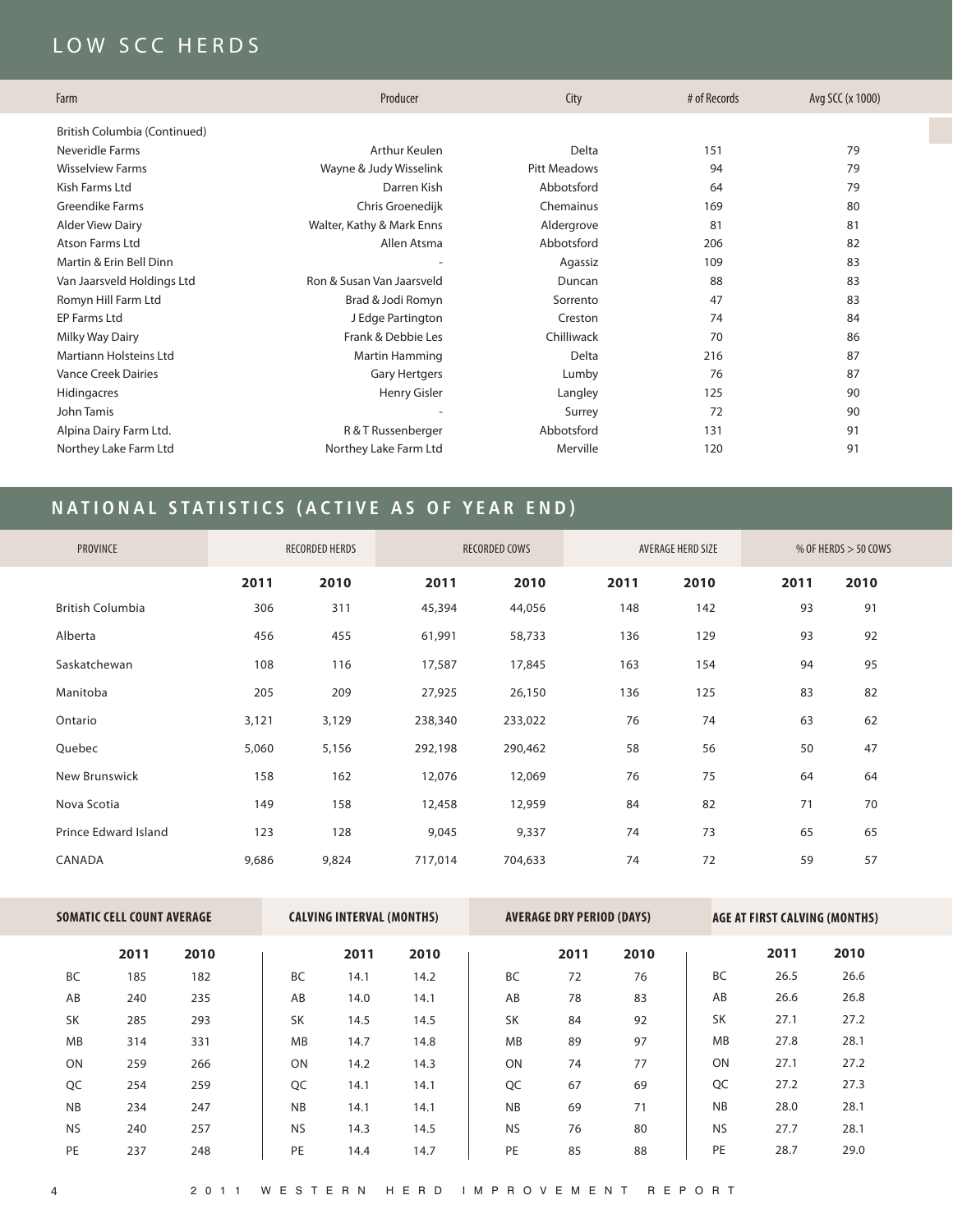#### PRODUCTION

| <b>REGION</b>            | HERDS | 305 M  | 305 F | 305 P | COMP BCA | <b>BCAM</b> | <b>BCAF</b> | <b>BCAP</b> | 2010 BCA | 2009 BCA |
|--------------------------|-------|--------|-------|-------|----------|-------------|-------------|-------------|----------|----------|
| <b>BRITISH COLUMBIA</b>  | 316   | 10,009 | 375   | 320   | 223.9    | 225         | 223         | 224         | 222.3    | 218.4    |
| AGASSIZ                  | 18    | 10,047 | 370   | 316   | 218.1    | 219         | 218         | 217         | 219.7    | 211.4    |
| CENTRAL B.C.             | 10    | 8,584  | 322   | 275   | 189.5    | 190         | 188         | 190         | 190.5    | 194.0    |
| CHILLIWACK               | 61    | 10,314 | 386   | 329   | 230.2    | 231         | 229         | 230         | 228.1    | 224.2    |
| COURTENAY-COMOX          | 9     | 9,215  | 349   | 296   | 208.1    | 207         | 209         | 209         | 210.6    | 215.1    |
| COWICHAN                 | 25    | 9,875  | 380   | 314   | 219.8    | 217         | 225         | 218         | 221.5    | 220.1    |
| DELTA-RICHMOND           | 14    | 10,334 | 379   | 329   | 226.2    | 228         | 224         | 227         | 219.8    | 211.8    |
| DEWDNEY-DEROCHE          | 27    | 10,187 | 383   | 328   | 233.9    | 236         | 230         | 235         | 227.3    | 221.5    |
| KAMLOOPS-OKANAGAN        | 55    | 10,079 | 380   | 322   | 223.3    | 223         | 224         | 223         | 222.1    | 218.6    |
| <b>KOOTENAY</b>          | 6     | 9,569  | 375   | 306   | 218.1    | 217         | 221         | 216         | 225.6    | 230.8    |
| <b>MATSQUI</b>           | 21    | 9,839  | 359   | 311   | 216.6    | 219         | 214         | 217         | 220.3    | 213.1    |
| PITT MEADOWS-MAPLE RIDGE | 8     | 9,765  | 383   | 320   | 233.6    | 237         | 229         | 235         | 234.2    | 232.8    |
| <b>SUMAS</b>             | 35    | 10,245 | 379   | 327   | 228.6    | 230         | 227         | 229         | 222.2    | 218.3    |
| SURREY-LANGLEY           | 27    | 9,719  | 361   | 313   | 223.1    | 226         | 218         | 225         | 222.2    | 217.5    |
| <b>ALBERTA</b>           | 466   | 9,676  | 362   | 308   | 214.8    | 215         | 215         | 214         | 215.0    | 210.4    |
| CALGARY                  | 55    | 9,628  | 361   | 307   | 213.6    | 214         | 213         | 214         | 214.8    | 207.1    |
| <b>EDMONTON</b>          | 109   | 9,371  | 354   | 299   | 208.6    | 208         | 210         | 208         | 208.4    | 203.5    |
| LETHBRIDGE / BROOKS      | 125   | 9,927  | 369   | 315   | 219.4    | 220         | 219         | 219         | 220.0    | 218.0    |
| PEACE RIVER              | 4     | 9,527  | 354   | 310   | 211.3    | 209         | 210         | 215         | 202.2    | 200.2    |
| <b>RED DEER</b>          | 160   | 9,767  | 366   | 309   | 216.3    | 216         | 217         | 215         | 216.2    | 211.8    |
| <b>VERMILION</b>         | 13    | 8,957  | 339   | 285   | 208.3    | 210         | 207         | 207         | 211.2    | 201.4    |
| <b>SASKATCHEWAN</b>      | 118   | 9,682  | 357   | 308   | 212.3    | 213         | 211         | 213         | 213.4    | 207.1    |
| CANORA                   | 6     | 9,167  | 316   | 295   | 189.9    | 194         | 180         | 196         | 183.4    | 172.9    |
| PRINCE ALBERT/MELFORT    | 8     | 8,411  | 315   | 274   | 188.9    | 187         | 189         | 191         | 205.6    | 199.6    |
| <b>REGINA</b>            | 15    | 10,219 | 361   | 321   | 218.6    | 223         | 213         | 220         | 221.6    | 220.8    |
| SASKATOON                | 17    | 9,686  | 364   | 308   | 214.0    | 215         | 213         | 214         | 216.0    | 203.1    |
| <b>SASKATOON EAST</b>    | 29    | 9,740  | 362   | 308   | 214.4    | 215         | 214         | 214         | 211.8    | 206.4    |
| SASKATOON WEST           | 11    | 9,515  | 364   | 306   | 214.2    | 211         | 218         | 214         | 217.7    | 210.3    |
| <b>SWIFT CURRENT</b>     | 21    | 9,675  | 355   | 309   | 213.1    | 214         | 211         | 214         | 214.1    | 212.9    |
| WEYBURN                  | 11    | 10,173 | 376   | 328   | 221.1    | 221         | 218         | 224         | 218.5    | 209.5    |
| <b>MANITOBA</b>          | 216   | 9,162  | 338   | 291   | 200.7    | 202         | 199         | 201         | 204.9    | 203.6    |
| CENTRAL                  | 56    | 9,577  | 348   | 302   | 207.9    | 210         | 205         | 208         | 210.1    | 208.4    |
| EASTERN                  | 102   | 8,958  | 331   | 285   | 196.4    | 198         | 195         | 197         | 201.5    | 199.5    |
| INTERLAKE                | 39    | 9,306  | 346   | 295   | 202.1    | 203         | 201         | 202         | 204.6    | 204.9    |
| <b>NORTH WEST</b>        | 3     | 8,704  | 306   | 277   | 183.4    | 186         | 177         | 187         | 186.9    | 195.8    |
| SOUTH WEST               | 16    | 8,736  | 329   | 283   | 202.7    | 205         | 198         | 204         | 213.0    | 210.8    |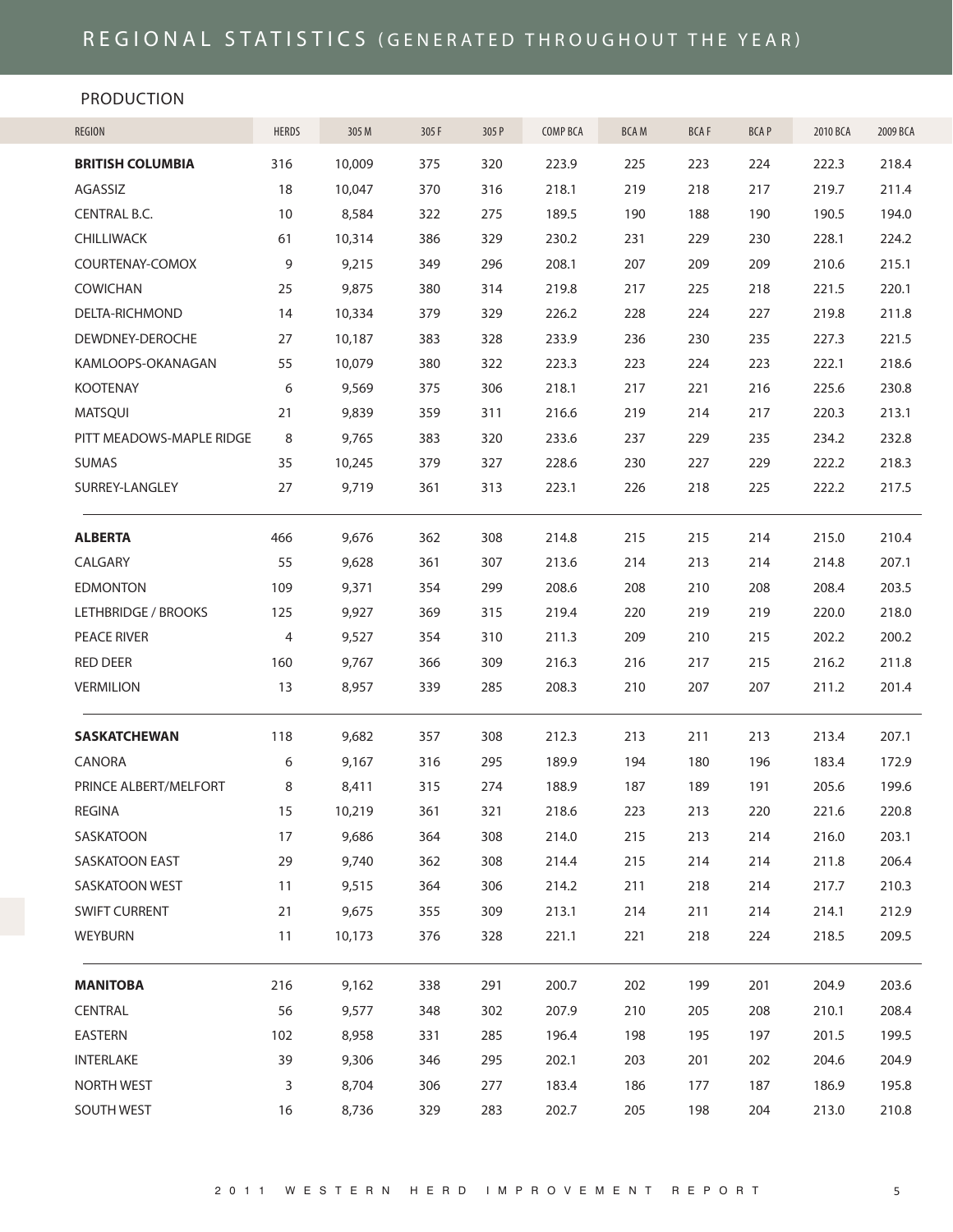# REGIONAL STATISTICS (GENERATED THROUGHOUT THE YEAR)

#### ENROLLMENT

|                     |                         |         |              |                 |         | ALL WESTERN PROVINCES |         |         |
|---------------------|-------------------------|---------|--------------|-----------------|---------|-----------------------|---------|---------|
|                     | <b>BRITISH COLUMBIA</b> | ALBERTA | SASKATCHEWAN | <b>MANITOBA</b> | 2011    | 2010                  | 2009    | 2008    |
| DHI Herds           | 316                     | 466     | 118          | 216             | 1,116   | 1,137                 | 1,172   | 1,205   |
| Percent Publishable | 83%                     | 58%     | 69%          | 74%             | 69%     | 70%                   | 69%     | 69%     |
| Percent Management  | 17%                     | 42%     | 31%          | 26%             | 31%     | 30%                   | 31%     | 31%     |
| <b>DHI Cows</b>     | 45,391                  | 61,520  | 18,299       | 28,313          | 153,523 | 147,249               | 150,085 | 151,185 |
| Percent Publishable | 78%                     | 63%     | 74%          | 71%             | 70%     | 72%                   | 71%     | 72%     |
| Percent Management  | 22%                     | 37%     | 26%          | 29%             | 30%     | 28%                   | 29%     | 28%     |
| Average Herd Size   | 144                     | 132     | 155          | 131             | 138     | 130                   | 128     | 125     |

#### PRODUCTION TRENDS (305 DAYS)

|      |        | <b>BRITISH COLUMBIA</b> |       |       | ALBERTA |       |       | SASKATCHEWAN |       |       | <b>MANITOBA</b> |       |  |
|------|--------|-------------------------|-------|-------|---------|-------|-------|--------------|-------|-------|-----------------|-------|--|
|      | M(KG)  | F(KG)                   | P(KG) | M(KG) | F(KG)   | P(KG) | M(KG) | F(KG)        | P(KG) | M(KG) | F(KG)           | P(KG) |  |
| 2011 | 10,009 | 375                     | 320   | 9,676 | 362     | 308   | 9,682 | 357          | 308   | 9.162 | 338             | 291   |  |
| 2010 | 10,017 | 371                     | 320   | 9,844 | 359     | 312   | 9,905 | 357          | 314   | 9,413 | 348             | 298   |  |
| 2009 | 9,815  | 367                     | 314   | 9,623 | 351     | 306   | 9,571 | 345          | 305   | 9,313 | 343             | 298   |  |
| 2008 | 9,892  | 367                     | 316   | 9,574 | 346     | 304   | 9,480 | 341          | 304   | 9,094 | 336             | 292   |  |

#### PRODUCTION TRENDS (COMPLETE LACTATION)

|             | <b>BRITISH COLUMBIA</b>          |                            |                   |                   |                   | <b>ALBERTA</b> |                           |                   |                   |                   |  |
|-------------|----------------------------------|----------------------------|-------------------|-------------------|-------------------|----------------|---------------------------|-------------------|-------------------|-------------------|--|
| <b>YEAR</b> |                                  | MILK KG                    | <b>FAT KG</b>     | PROTEIN KG        | AVG DIM           | <b>YEAR</b>    | MILK KG                   | <b>FAT KG</b>     | <b>PROTEIN KG</b> | AVG DIM           |  |
| 2011        | All<br>Publishable<br>Management | 10,375<br>10,492<br>10,151 | 387<br>393<br>377 | 334<br>337<br>326 | 319<br>319<br>319 | 2011           | 10,024<br>10,425<br>9,528 | 379<br>394<br>361 | 322<br>335<br>306 | 316<br>317<br>315 |  |
| 2010        | All<br>Publishable<br>Management | 10,109<br>10,370<br>9,561  | 375<br>387<br>352 | 326<br>334<br>308 | 311<br>314<br>304 | 2010           | 9,928<br>10,325<br>9,425  | 368<br>382<br>352 | 318<br>330<br>302 | 308<br>309<br>307 |  |

#### SASKATCHEWANMANITOBA

# YEAR MILK KG FAT KG PROTEIN KG AVG DIM YEAR MILK KG FAT KG PROTEIN KG AVG DIM **2011** All 10,282 382 332 323 **2011** 9,578 358 308 326 Publishable 10,517 394 338 322 9,973 372 320 332 Management 9,941 366 323 323 8,881 334 286 316 **2010** All 10,020 364 321 307 **2010** 9,657 361 309 322 Publishable 10,283 374 328 308 9,976 370 319 326 Management 9,654 349 311 306 8,984 341 288 313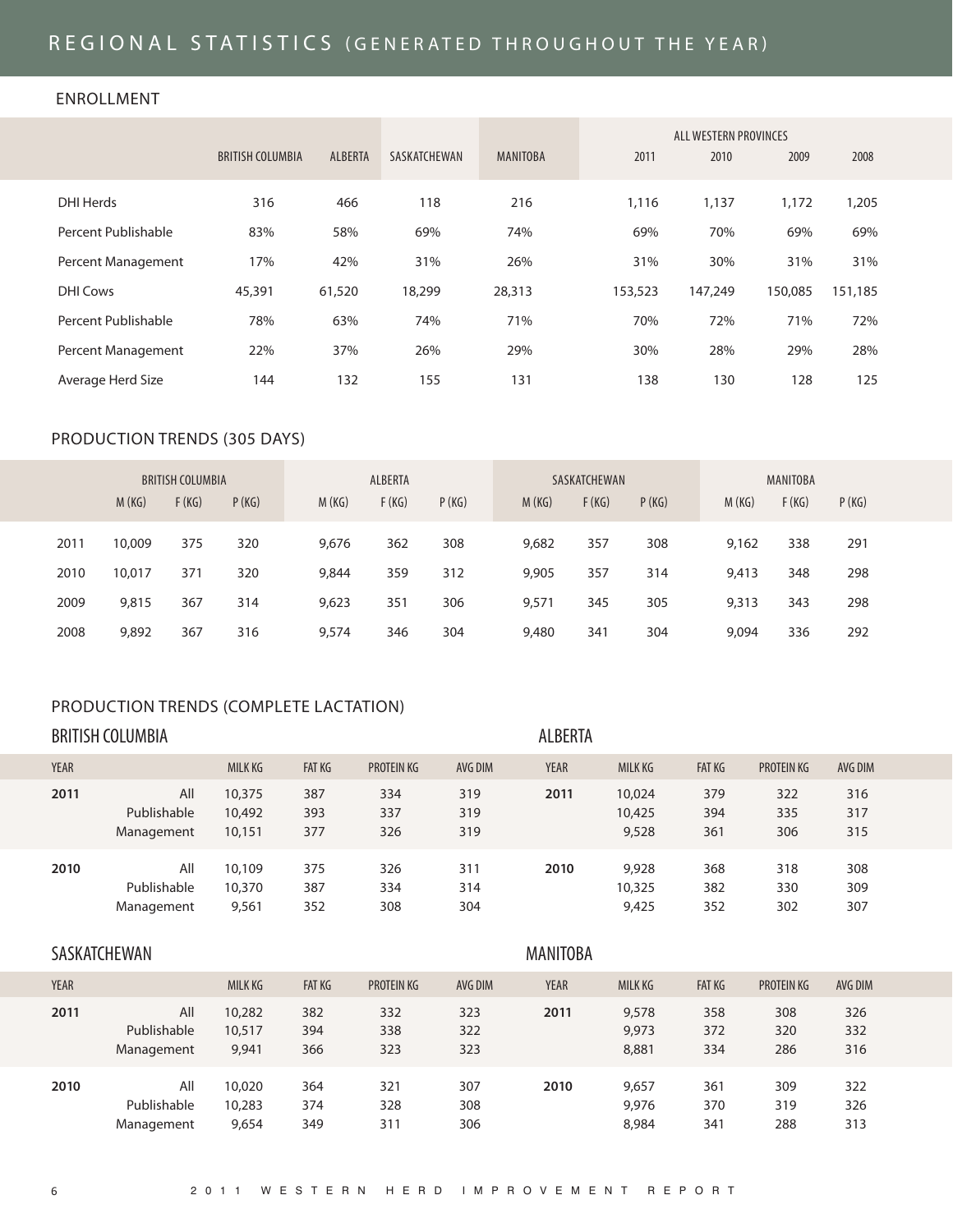All Western Canada DHI Herds Based on 2011 Herd Averages All Western Canada DHI Herds Based on 2011 Herd Averages

**2011 MANAGEMENT CENTRE BENCHMARKS**

2011 MANAGEMENT CENTRE BENCHMARKS

|                                                                                                                                                                                                                                                                                                                                  |       | <b>British Columbia</b> |                  |                  |                  | Alberta     |       |                  |                | Saskatchewan     |       |       |           | Manitoba |                 |       |
|----------------------------------------------------------------------------------------------------------------------------------------------------------------------------------------------------------------------------------------------------------------------------------------------------------------------------------|-------|-------------------------|------------------|------------------|------------------|-------------|-------|------------------|----------------|------------------|-------|-------|-----------|----------|-----------------|-------|
| PERCENTILE                                                                                                                                                                                                                                                                                                                       | 25th  | 50th                    | 75th             | 90th             | 25 <sup>th</sup> | <b>50th</b> | 75th  | 90 <sup>th</sup> | 25th           | 5 <sub>0th</sub> | 75th  | 90th  | 25th      | 50th     | <b>75th</b>     | 90th  |
| Number of Cows                                                                                                                                                                                                                                                                                                                   | 73    | 110                     | $\overline{161}$ | 256              | 82               | 109         | 158   | 236              | 85             | $\overline{121}$ | 193   | 277   | 59        | 87       | 137             | 240   |
| Standard Milk (kgs)                                                                                                                                                                                                                                                                                                              | 31.4  | 34.2                    | 36.3             | 38.6             | 31.3             | 33.6        | 35.8  | 38.0             | 30.8           | 33.3             | 35.2  | 38.7  | 28.3      | 31.6     | 33.9            | 36.1  |
| Annual Milk Value (\$)                                                                                                                                                                                                                                                                                                           | 6,178 | 6,757                   | 7,256            | 7,756            | 5,727            | 6,514       | 7,073 | 7,483            | 5,461          | 6,201            | 6,848 | 7,485 | 5,187     | 5,888    | 6,570           | 7,001 |
| Udder Health (Linear Score)                                                                                                                                                                                                                                                                                                      | 2.6   | 2.3                     | 2.0              | $\overline{1}$ . | 3.0              | 2.7         | 2.4   | 2.2              | 3.2            | 2.9              | 2.5   | 2.4   | 3.5       | 3.1      | 2.9             | 2.4   |
| Age at 1st Calving (months)                                                                                                                                                                                                                                                                                                      | 27.2  | 26.0                    | 25.1             | 24.4             | 27.5             | 26.0        | 25.0  | 24.3             | 28.0           | 26.6             | 25.4  | 24.6  | 29.1      | 27.1     | 25.8            | 24.9  |
| Calving Interval (months)                                                                                                                                                                                                                                                                                                        | 14.6  | 13.9                    | 13.5             | 13.1             | 14.5             | 13.7        | 13.2  | 12.9             | 14.9           | 14.2             | 13.5  | 13.1  | 15.4      | 14.4     | 13.7            | 13.2  |
| % of herd in 3+ Lactation                                                                                                                                                                                                                                                                                                        | 31.0  | 35.5                    | 40.7             | 45.5             | 32.3             | 36.7        | 41.9  | 46.9             | 31.2           | 38.1             | 42.9  | 47.7  | 31.8      | 37.3     | 42.1            | 48.2  |
| Efficiency (% of herd in milk)                                                                                                                                                                                                                                                                                                   | 84.7  | 86.7                    | 88.1             | 89.3             | 81.0             | 84.7        | 87.2  | 88.9             | 78.6           | 83.7             | 86.5  | 89.0  | 79.5      | 83.6     | 87.0            | 89.1  |
| Turnover (% of herd removed)                                                                                                                                                                                                                                                                                                     | 40.3  | 35.2                    | 29.5             | 25.7             | 43.2             | 35.1        | 29.1  | 22.9             | 43.4           | 35.5             | 30.4  | 23.2  | 43.3      | 36.0     | 29.5            | 21.5  |
| Days Dry                                                                                                                                                                                                                                                                                                                         | 77    | 67                      | 5                | 55               | 85               | 72          | 63    | 57               | 98             | 80               | 66    | 58    | $\approx$ | 79       | 65              | 58    |
| Days to 1st Breeding                                                                                                                                                                                                                                                                                                             | 105   | 93                      | 83               | 76               | $\frac{8}{2}$    | 84          | 76    | $\overline{70}$  | $\overline{a}$ | $\infty$         | 79    | 73    | 106       | 89       | $\overline{78}$ | 69    |
| If all the herds (animals could be substituted for herds) were arranged in order from lowest to highest, the 75th percentile would be the value of the<br>herd that is better than 75% of all the other herds. The 99th percentile value is that which is better than 99% of all the other herds.<br><b>HOW PERCENTILES WORK</b> |       |                         |                  |                  |                  |             |       |                  |                |                  |       |       |           |          |                 |       |
|                                                                                                                                                                                                                                                                                                                                  |       |                         |                  |                  |                  |             |       |                  |                |                  |       |       |           |          |                 |       |

# **HOW PERCENTILES WORK HOW PERCENTILES WORK**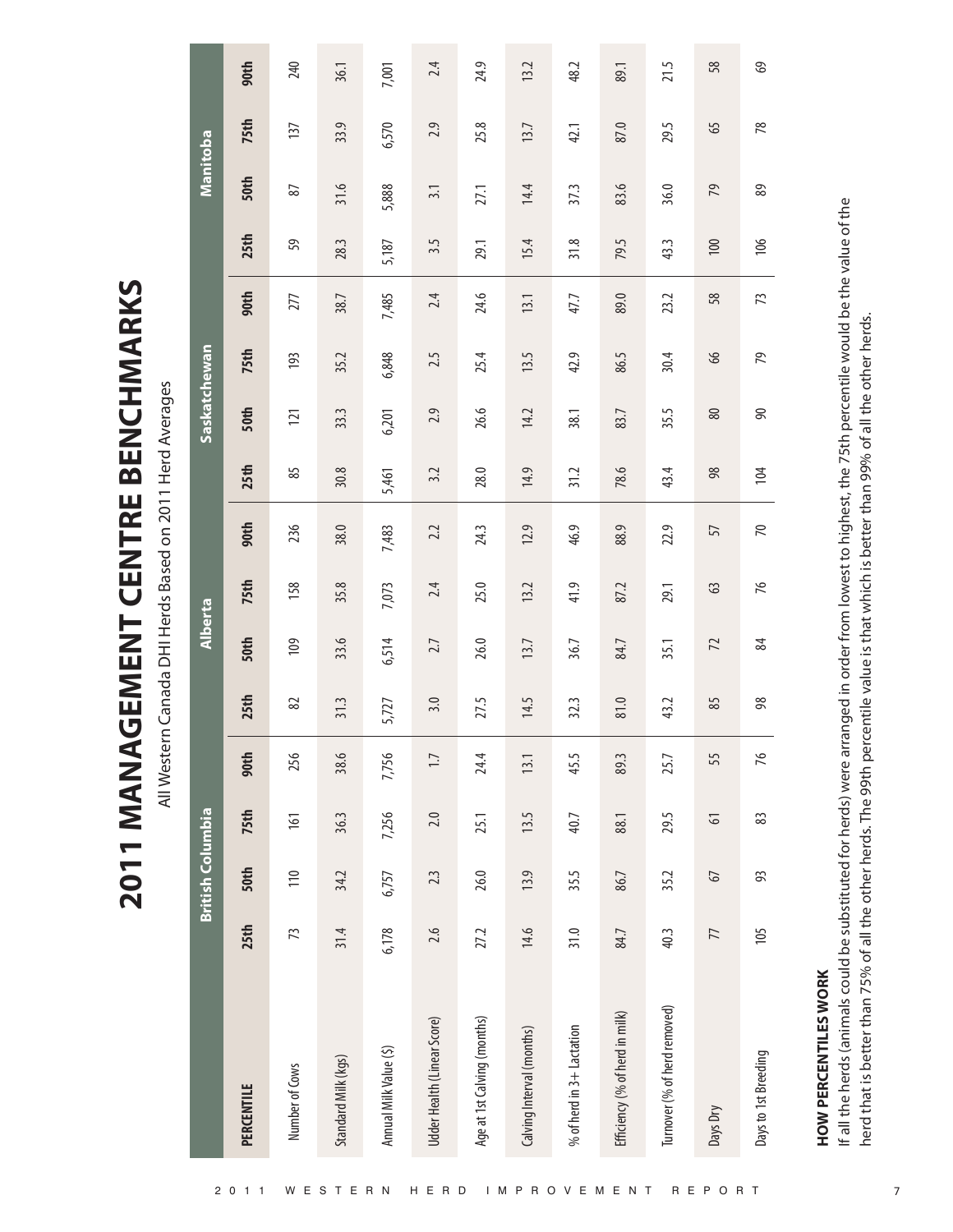#### BRITISH COLUMBIA HERD MANAGEMENT SCORE

|    | <b>RANK &amp; FARM NAME</b>               | <b>HERD OWNER</b>         | <b>CITY</b>         | <b>TOTAL SCORE</b> | <b>HERD SIZE</b> | <b>BREED</b>   | <b>REGION</b>            |
|----|-------------------------------------------|---------------------------|---------------------|--------------------|------------------|----------------|--------------------------|
|    | Milky Way Dairy                           | Frank & Debbie Les        | Chilliwack          | 946                | 70               | H <sub>0</sub> | Chilliwack               |
| 2  | <b>B &amp; L Farms Ltd</b>                | Matt Dykshoorn            | Abbotsford          | 936                | 47               | H <sub>0</sub> | Sumas                    |
| 3  | Van Jaarsveld Holdings Ltd                | Ron & Susan Van Jaarsveld | Duncan              | 915                | 88               | H <sub>0</sub> | Cowichan                 |
| 4  | E-P Farms Ltd                             | J Edge-Partington         | Creston             | 894                | 74               | H <sub>0</sub> | Kootenay                 |
| 5  | Alpina Dairy Farm Ltd                     | R & T Russenberger        | Abbotsford          | 886                | 131              | H <sub>0</sub> | Sumas                    |
| 6  | Elmbridge Farms                           | Peter Tuytel              | Chilliwack          | 885                | 134              | H <sub>0</sub> | Chilliwack               |
| 7  | Hyljon Holsteins Ltd                      | John & Susan Hylkema      | Chilliwack          | 881                | 149              | H <sub>0</sub> | Chilliwack               |
| 8  | <b>UBC Dairy Education &amp; Research</b> | <b>Nelson Dinn</b>        | Agassiz             | 879                | 292              | H <sub>0</sub> | Agassiz                  |
| 9  | Pjv Farms Ltd                             | <b>Peter Vink</b>         | Chilliwack          | 875                | 103              | H <sub>0</sub> | Chilliwack               |
|    | 10 Rypster Farm                           | Francis Hylkema           | Chilliwack          | 872                | 62               | H <sub>0</sub> | Chilliwack               |
|    | 11 Country Charm Farms Ltd                | <b>Huizing Brothers</b>   | Matsqui             | 860                | 211              | H <sub>0</sub> | Matsqui                  |
|    | 12 Fraser Edge Farms                      | Sid Stoker                | Deroche             | 857                | 141              | H <sub>0</sub> | Dewdney-Deroche          |
|    | 13 Quo Vadis Dairy Farm                   | <b>Bruce Kraakman</b>     | Deroche             | 855                | 157              | H <sub>0</sub> | Dewdney-Deroche          |
|    | 14 Abbyview Farms Ltd                     | Theo Van Der Kooi         | Abbotsford          | 852                | 210              | H <sub>0</sub> | Sumas                    |
|    | 15 Springbank Holsteins Ltd               |                           | Chilliwack          | 851                | 87               | H <sub>0</sub> | Chilliwack               |
|    | 16 John Tamis                             |                           | Surrey              | 842                | 72               | H <sub>0</sub> | Surrey-Langley           |
| 17 | Impact Holsteins Ltd                      | <b>Bouwe Elzinga</b>      | Chilliwack          | 842                | 72               | H <sub>0</sub> | Chilliwack               |
|    | 18 Chilliwack Cattle Comp2                | Jeff Kooyman              | Chilliwack          | 837                | 152              | H <sub>0</sub> | Chilliwack               |
| 19 | Wisselview Farms                          | Wayne & Judy Wisselink    | <b>Pitt Meadows</b> | 834                | 94               | H <sub>0</sub> | Pitt Meadows-Maple Ridge |
|    | 20 Mike & Jo Van Boven Farm               | Mike & Jo Van Boven       | Duncan              | 831                | 57               | H <sub>0</sub> | Cowichan                 |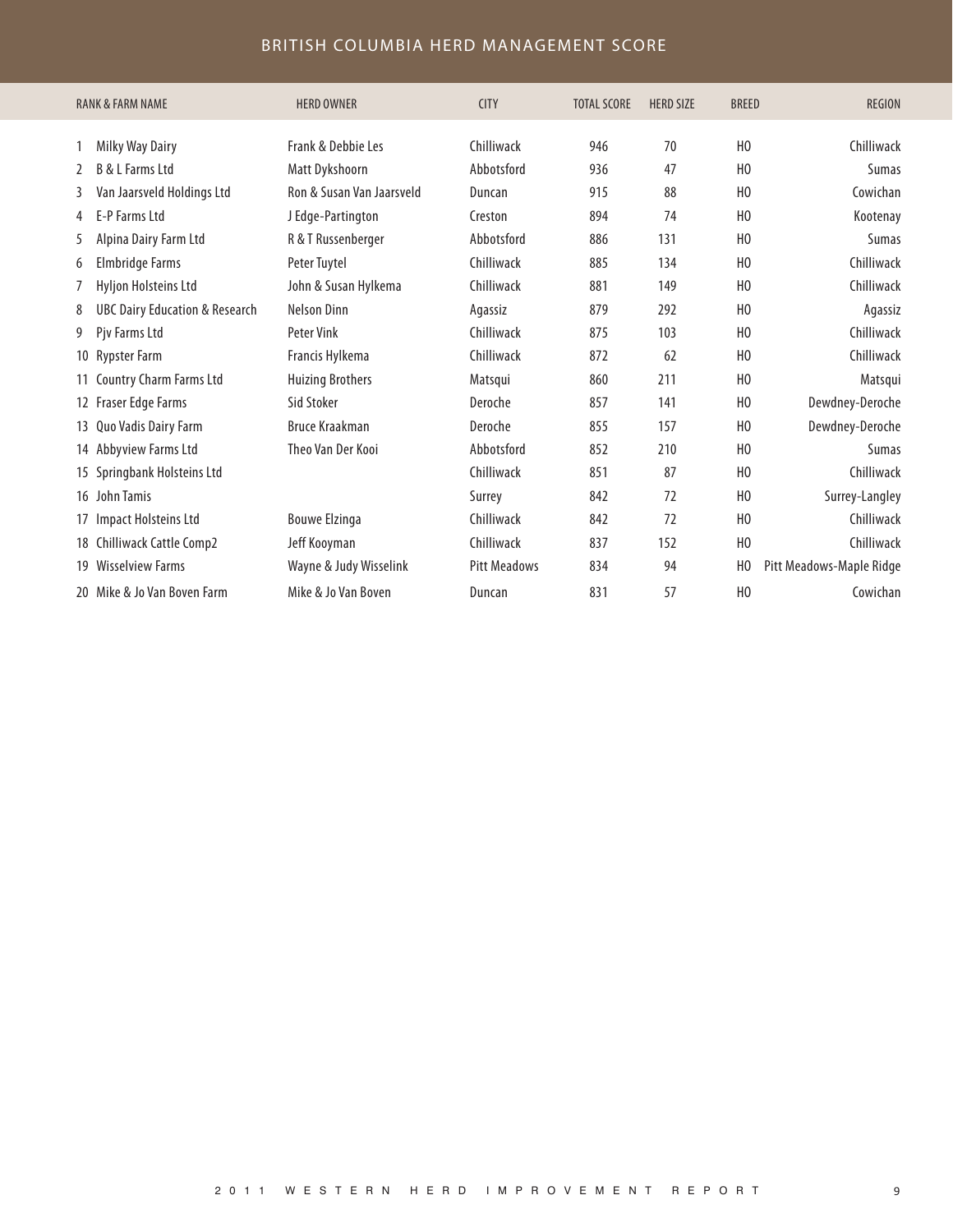|  |  |  | ALBERTA HERD MANAGEMENT SCORE |  |  |
|--|--|--|-------------------------------|--|--|
|--|--|--|-------------------------------|--|--|

|    | <b>RANK &amp; FARM NAME</b>    | <b>HERD OWNER</b>              | <b>CITY</b>       | <b>TOTAL SCORE</b> | <b>HERD SIZE</b> | <b>BREED</b>   | <b>REGION</b>     |
|----|--------------------------------|--------------------------------|-------------------|--------------------|------------------|----------------|-------------------|
|    | <b>Deerfield Colony</b>        | Andy Waldner                   | Magrath           | 951                | 115              | H <sub>0</sub> | Lethbridge/Brooks |
| 2  | Silver Sage Colony Farming Ltd | Mike Hofer                     | Foremost          | 940                | 54               | H <sub>0</sub> | Lethbridge/Brooks |
| 3  | <b>Brando Holsteins Inc.</b>   | Wim, Sylvia & Brad Schakel     | Lacombe           | 918                | 261              | H <sub>0</sub> | <b>Red Deer</b>   |
| 4  | Sylvanside Dairy Ltd           | Sipke & Margreet Dijkstra      | Ponoka            | 911                | 149              | H <sub>0</sub> | <b>Red Deer</b>   |
| 5  | <b>Brad Bredenhof</b>          |                                | Calmar            | 911                | 65               | H <sub>0</sub> | Edmonton          |
| 6  | Prairiehome Colony Farming Ltd | Jonathan Waldner               | Wrenthem          | 905                | 124              | H <sub>0</sub> | Lethbridge/Brooks |
|    | <b>K2 Dairy</b>                |                                | Lethbridge        | 901                | 90               | H <sub>0</sub> | Lethbridge/Brooks |
| 8  | Philipsen Farm Ltd             | Arie & Dineke Philipsen        | Lacombe           | 900                | 303              | H <sub>0</sub> | <b>Red Deer</b>   |
| 9  | <b>Richards Farms Ltd</b>      | <b>William Richards</b>        | <b>Red Deer</b>   | 898                | 146              | H <sub>0</sub> | <b>Red Deer</b>   |
| 10 | Wetoka Farms Ltd               | Michael & Marla Roth           | Millet            | 891                | 69               | H <sub>0</sub> | <b>Red Deer</b>   |
|    | <b>Earnewald Holsteins</b>     | Bram & Ineke De Jong           | Lacombe           | 886                | 150              | H <sub>0</sub> | <b>Red Deer</b>   |
|    | 12 Buffalorock Dairy           | Jan & Joke & Berend Ridder     | Olds              | 881                | 141              | H <sub>0</sub> | Calgary           |
| 13 | <b>Mars Dairy</b>              | Gert & Sonja Schrijver         | Stettler          | 880                | 300              | H <sub>0</sub> | <b>Red Deer</b>   |
|    | 14 Rien & Gery Meinen          |                                | <b>Red Deer</b>   | 880                | 110              | H <sub>0</sub> | <b>Red Deer</b>   |
| 15 | <b>Wouters Dairy</b>           | Maarten & Johanna Wouters      | Innisfall         | 879                | 106              | H <sub>0</sub> | <b>Red Deer</b>   |
| 16 | <b>New Mars Dairy</b>          | Henk Schrijver                 | Millet            | 872                | 303              | H <sub>0</sub> | <b>Red Deer</b>   |
| 17 | Rudy & Wanda Frei              |                                | <b>Breton</b>     | 872                | 52               | H <sub>0</sub> | <b>Red Deer</b>   |
| 18 | <b>Baas Dairy Ltd</b>          | Wiebe & Akke Baas              | <b>Barrhead</b>   | 871                | 242              | H <sub>0</sub> | Edmonton          |
| 19 | Ten Brummelhuis Dairy          | Alfons & Wilma Ten Brummelhuis | Olds              | 870                | 103              | H <sub>0</sub> | Calgary           |
|    | 20 Aspenridge Farms Ltd        | Dick & Steve Tenhove           | <b>Blackfalds</b> | 869                | 49               | H <sub>0</sub> | <b>Red Deer</b>   |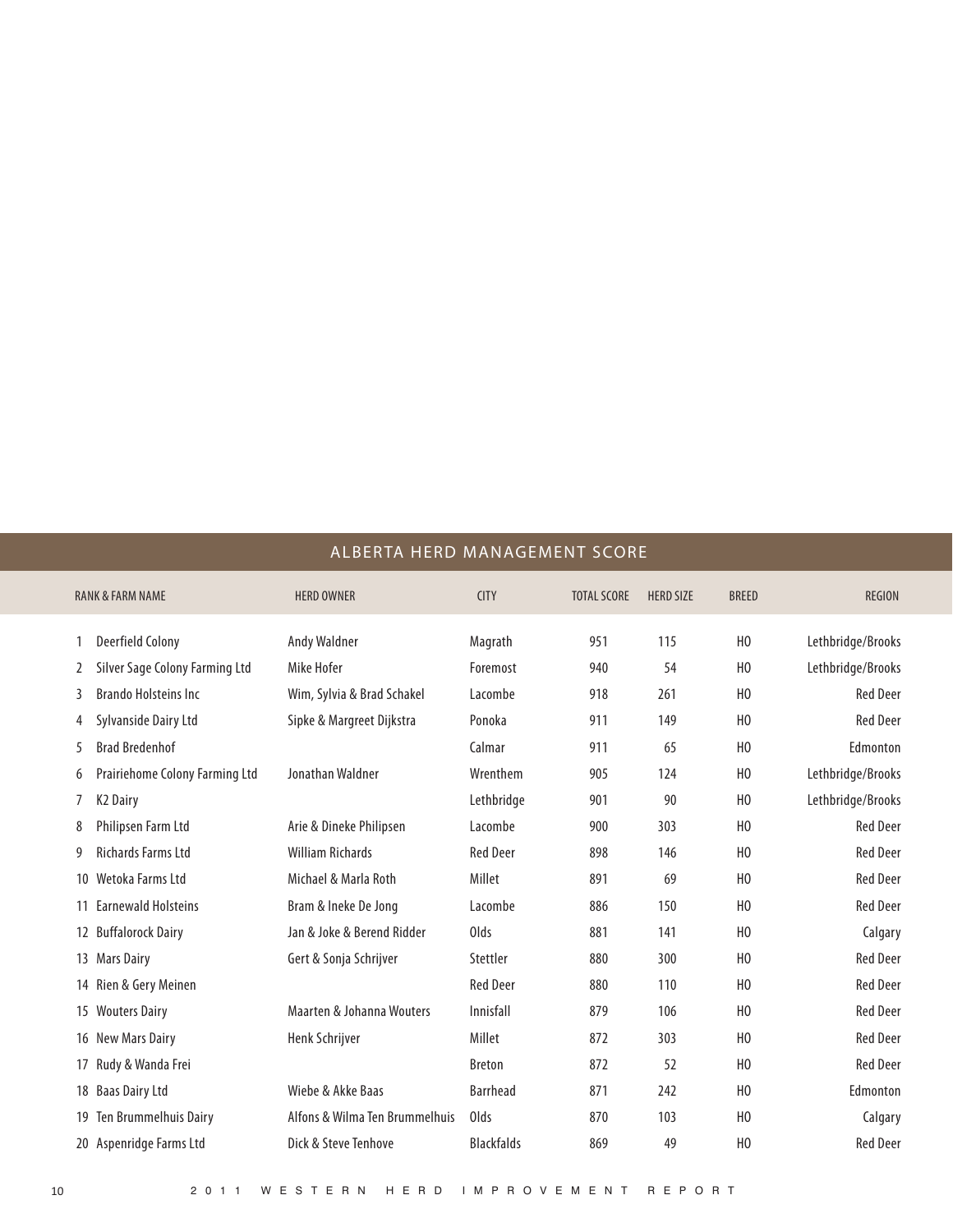#### SASKATCHEWAN HERD MANAGEMENT SCORE

| <b>RANK &amp; FARM NAME</b>         | <b>HERD OWNER</b>               | <b>CITY</b>       | <b>TOTAL SCORE</b> | <b>HERD SIZE</b> | <b>BREED</b>   | <b>REGION</b>        |
|-------------------------------------|---------------------------------|-------------------|--------------------|------------------|----------------|----------------------|
| <b>Prairie Diamond Farm</b>         | <b>Harley Strudwick</b>         | <b>Balgonie</b>   | 903                | 75               | H <sub>0</sub> | Regina               |
| <b>Delaine Holsteins</b><br>2       | <b>Elaine Donald</b>            | Saskatoon         | 881                | 140              | H <sub>0</sub> | Saskatoon East       |
| Dept. Animal & Poultry Science<br>3 |                                 | Saskatoon         | 875                | 73               | H <sub>0</sub> | Saskatoon East       |
| Fox Valley Farming Ltd<br>4         | Jake Entz                       | <b>Fox Valley</b> | 871                | 80               | H <sub>0</sub> | <b>Swift Current</b> |
| <b>Foth Ventures Ltd</b><br>5       | Melvin Foth                     | Hague             | 849                | 429              | H <sub>0</sub> | Saskatoon East       |
| <b>Cypress Colony</b><br>6          | <b>Walter Entz</b>              | Maple Creek       | 849                | 88               | H <sub>0</sub> | <b>Swift Current</b> |
| <b>Rynview Holsteins</b>            | Michael Wesselingh              | Saskatoon         | 837                | 66               | H <sub>0</sub> | Saskatoon East       |
| <b>Alley Holsteins</b><br>8         | Albert Leyenhorst               | Dalmeny           | 830                | 192              | H <sub>0</sub> | Saskatoon East       |
| <b>Elkrest Farms</b><br>9           | Brad, Jason, & Trevor Kornelius | <b>Osler</b>      | 819                | 617              | H <sub>0</sub> | Saskatoon East       |
| <b>Pennant Colony</b>               | Dan Wipf                        | Pennant           | 813                | 99               | H <sub>0</sub> | <b>Swift Current</b> |
| Marfay Farms Ltd                    | <b>William Wiebe</b>            | <b>Osler</b>      | 809                | 245              | H <sub>0</sub> | Saskatoon East       |
| <b>Southland Colony</b><br>12       | Southland Farming               | Herbert           | 800                | 100              | H <sub>0</sub> | <b>Swift Current</b> |
| <b>Abbyview Farms</b><br>13         | <b>Ben Vanderkooi</b>           | Saskatoon         | 794                | 467              | H <sub>0</sub> | Saskatoon East       |
| Morsan Milkstream Ltd<br>14         | <b>Greg Thalen</b>              | Rosthern          | 772                | 1070             | H <sub>0</sub> | Saskatoon            |
| <b>Broyhill Holsteins</b><br>15     | <b>Brian Lindenbach</b>         | Balgonie          | 767                | 106              | H <sub>0</sub> | Regina               |
| <b>Dinsmore Colony</b><br>16        | David Waldner                   | Dinsmore          | 755                | 94               | H <sub>0</sub> | Saskatoon West       |
| <b>Rhein Holsteins</b>              | Joe Guenther                    | <b>Osler</b>      | 742                | 112              | H <sub>0</sub> | Saskatoon East       |
| <b>Hillcrest Colony</b><br>18       | <b>Ben Wollman</b>              | Dundurn           | 737                | 143              | H <sub>0</sub> | Saskatoon            |
| <b>Hillsvale Colony</b><br>19       | John Wurz                       | Cutknife          | 735                | 202              | H <sub>0</sub> | Saskatoon West       |
| 20 Downie Lake Colony               | Josh Hofer                      | Maple Creek       | 729                | 94               | H <sub>0</sub> | <b>Swift Current</b> |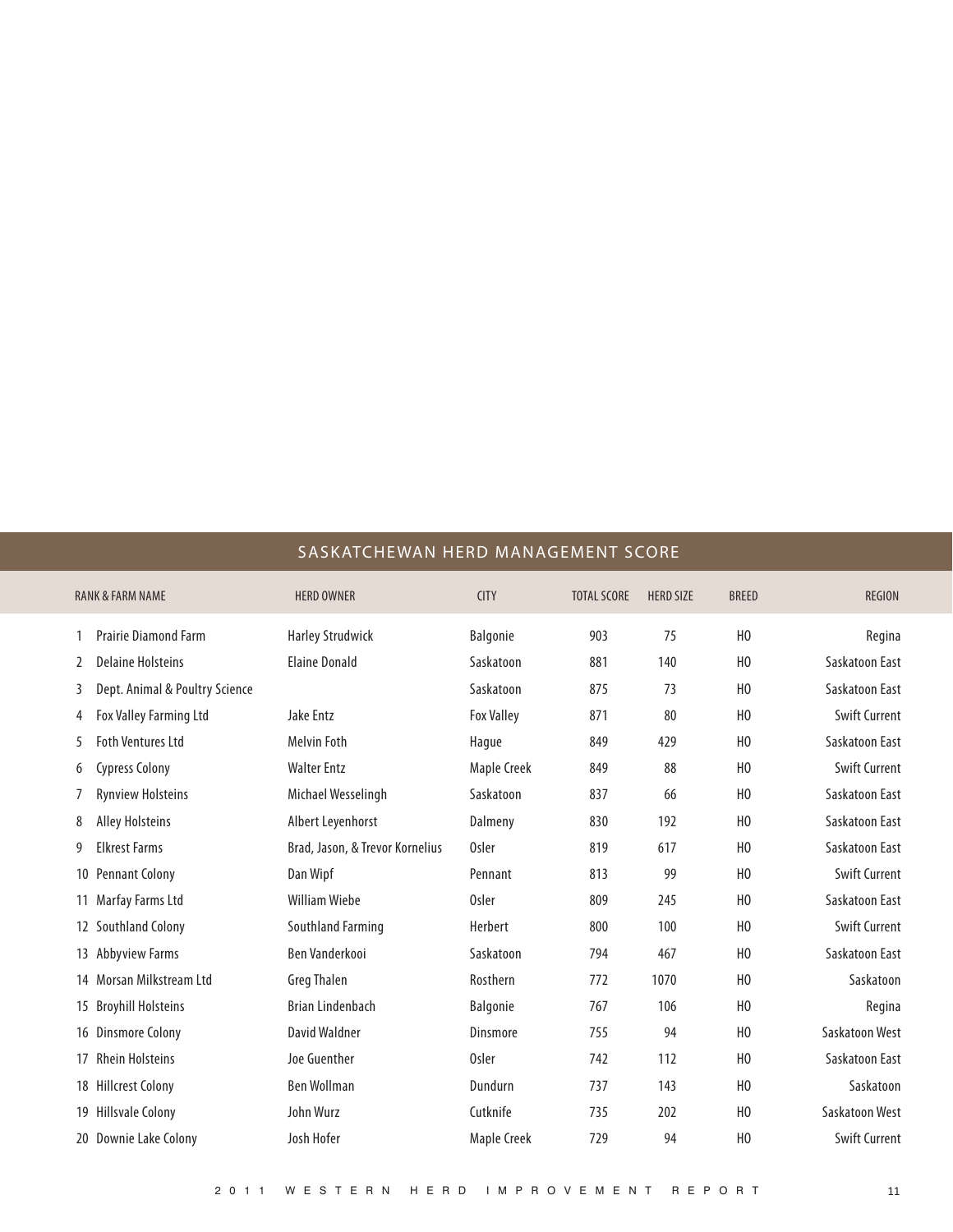#### MANITOBA HERD MANAGEMENT SCORE

|                 | <b>RANK &amp; FARM NAME</b> | <b>HERD OWNER</b>                            | <b>CITY</b>       | <b>TOTAL SCORE</b> | <b>HERD SIZE</b> | <b>BREED</b>   | <b>REGION</b> |
|-----------------|-----------------------------|----------------------------------------------|-------------------|--------------------|------------------|----------------|---------------|
|                 | <b>Optimist Holsteins</b>   | Hans Gorter & Nelleke Vandervliet Otterburne |                   | 832                | 167              | H <sub>0</sub> | Eastern       |
| 2               | <b>Robert Waldner</b>       | <b>Blumengart Colony</b>                     | Plum Coulee       | 824                | 52               | H <sub>0</sub> | Central       |
| 3               | Mageo Pouteau Farms Ltd     | Chris & Carla Pouteau                        | <b>Mariapolis</b> | 819                | 66               | H <sub>0</sub> | Central       |
| 4               | <b>Vandel Holsteins</b>     | L Vandenbossche                              | <b>Bruxelles</b>  | 808                | 59               | H <sub>0</sub> | Central       |
| 5               | Rocky Ridge Dairy           | Hotze & Pietje Woudstra                      | Grunthal          | 795                | 147              | H <sub>0</sub> | Eastern       |
| 6               | Donfield Farms Ltd          | Garry Donohoe                                | <b>Brandon</b>    | 780                | 91               | H <sub>0</sub> | South West    |
| 7               | <b>Friecrest Holsteins</b>  | Ed & Kathy Friesen                           | Kleefeld          | 777                | 94               | H <sub>0</sub> | Eastern       |
| 8               | James Valley Colony         | <b>Tim Wurtz</b>                             | Elie              | 776                | 92               | H <sub>0</sub> | Central       |
| 9               | <b>Boonstra Farms Ltd</b>   | Brian & Rob Boonstra                         | Marquette         | 771                | 529              | H <sub>0</sub> | Interlake     |
| 10 <sup>°</sup> | C & D Farms                 | <b>Cornie Penner</b>                         | Altona            | 771                | 70               | H <sub>0</sub> | Central       |
| 11              | <b>Streamline Dairy</b>     | Martin & Jennifer Hamming                    | Roseisle          | 758                | 102              | H <sub>0</sub> | Eastern       |
|                 | 12 Columbine Holsteins      | Jacob & Annita Benthem                       | Elm Creek         | 757                | 93               | H <sub>0</sub> | Central       |
|                 | 13 Swiss Kine               | Clarence Doerksen                            | Austin            | 752                | 40               | <b>BS</b>      | Central       |
|                 | 14 Friesen Dairy            | John Friesen                                 | Morden            | 738                | 49               | H <sub>0</sub> | Central       |
| 15              | <b>Vos Dairies</b>          | Wim & Jasper Vos                             | Kleefeld          | 731                | 202              | H <sub>0</sub> | Eastern       |
|                 | 16 Hanmar Holsteins         | Hans & Mariann Bucheli                       | Anola             | 727                | 60               | H <sub>0</sub> | Eastern       |
| 17              | <b>Malarky Holsteins</b>    | Mark Donohoe                                 | Minnedosa         | 726                | 55               | H <sub>0</sub> | South West    |
| 18              | Delichte Farms Ltd          | Henry & Maurice Delichte                     | St Alphonse       | 723                | 47               | H <sub>0</sub> | Central       |
| 19              | Van Dorp Dairy              | Bill & Tanja Van Dorp                        | Petersfield       | 716                | 134              | H <sub>0</sub> | Interlake     |
|                 | 20 Readore Farms            | <b>Rheal Simon</b>                           | Notre Dame        | 706                | 128              | H <sub>0</sub> | Central       |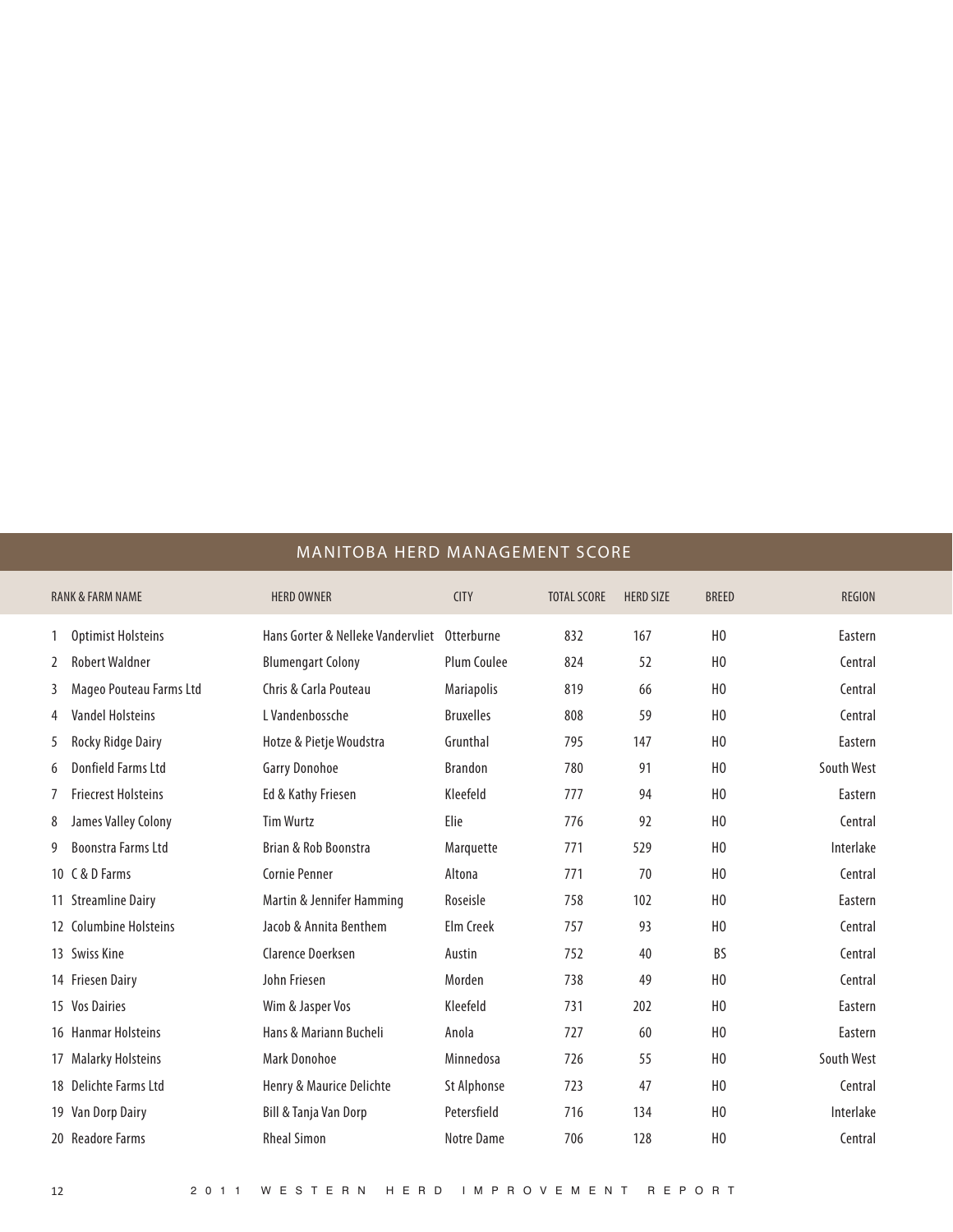## **PUBLISHABLE HERD LISTINGS - BRITISH COLUMBIA**

| <b>FARM</b>                         | <b>HERD OWNER</b>         | <b>CITY</b>        | AVG BCA | <b>BCAM</b> | <b>BCAF</b> | <b>BCAP</b> | <b>RECORDS</b> | M KG       | F KG | P KG | BREED   |
|-------------------------------------|---------------------------|--------------------|---------|-------------|-------------|-------------|----------------|------------|------|------|---------|
| <b>MALABAR FARM</b>                 | NORMAN VANDER WYK         | DEWDNEY            | 305.3   | 319         | 289         | 308         | 103            | 14,292 *   | 483  | 441  | $\sf H$ |
| WISSELVIEW FARMS                    | WAYNE & JUDY WISSELINK    | PITT MEADOWS       | 302.7   | 305         | 297         | 306         | 70             | $14,305$ * | 518  | 456  | H       |
| <b>TRIWEST FARMS</b>                | VIC & TERRY TRIEMSTRA     | CHILLIWACK         | 296.0   | 302         | 295         | 291         | 99             | $13,063$ * | 473  | 401  | H       |
| <b>JOHN TAMIS</b>                   |                           | SURREY             | 295.3   | 300         | 294         | 292         | 51             | 12,481     | 484  | 396  | H,G,B   |
| CHILLIWACK CATTLE COMP2- MEADOWGOLD | JEFF KOOYMAN              | CHILLIWACK         | 293.7   | 295         | 296         | 290         | 121            | $13,358$ * | 498  | 418  | H       |
| EP FARMS LTD                        | J EDGE-PARTINGTON         | CRESTON            | 284.3   | 280         | 302         | 271         | 56             | 12,419     | 497  | 382  | H       |
| VEDDERVISTA DAIRY LTD               | <b>HANK WINKELAAR</b>     | ABBOTSFORD         | 273.0   | 280         | 263         | 276         | 78             | 11,989 *   | 421  | 377  | Η       |
| <b>GARIBALDI JERSEYS</b>            | <b>DENNIS HAMPTON</b>     | <b>MAPLE RIDGE</b> | 272.7   | 292         | 248         | 278         | 57             | 8,750      | 405  | 316  | J       |
| VAN JAARSVELD HOLDINGS LTD          | RON & SUSAN VAN JAARSVELD | DUNCAN             | 269.3   | 261         | 296         | 251         | 67             | 11,969     | 504  | 365  | H       |
| VALLEVUE HOLSTEINS LTD              |                           | CHILLIWACK         | 268.3   | 268         | 272         | 265         | 99             | 11,816     | 452  | 374  | H,J     |
| HESDON HOLSTEINS                    | JIM & MARYANN HESSELS     | DELTA              | 268.0   | 267         | 260         | 277         | 81             | 12,162     | 440  | 402  | $\sf H$ |
| COUNTRY CHARM FARMS LTD             | <b>HUIZING BROS</b>       | MATSQUI            | 267.3   | 270         | 265         | 267         | 182            | $12,242$ * | 445  | 384  | $\sf H$ |
| <b>BROOKNOOK FARMS</b>              | JOHN RICKA & SONS         | CHILLIWACK         | 267.0   | 269         | 259         | 273         | 101            | 12,174     | 436  | 394  | H       |
| HAMMINGVIEW FARMS LTD               | YVONNE MURDOCH            | PITT MEADOWS       | 266.0   | 265         | 264         | 269         | 67             | 12,131     | 449  | 391  | $\sf H$ |
| MARLENA FARMS LTD                   | <b>FRED VERMEER</b>       | DEWDNEY            | 264.7   | 277         | 240         | 277         | 159            | 11,805     | 379  | 376  | $\sf H$ |
| <b>SWAANSITE HOLSTEINS</b>          | <b>NEIL SWAAN</b>         | <b>SALMON ARM</b>  | 264.7   | 273         | 259         | 262         | 21             | 12,215     | 428  | 373  | Η       |
| BRINKLAND DAIRY LTD                 | <b>GARY BRINK</b>         | CHILLIWACK         | 264.0   | 269         | 260         | 263         | 119            | $12,381$ * | 443  | 385  | H       |
| PICKMICK DAIRY FARM LTD             | PETER THIBAUDIER          | DELTA              | 263.3   | 267         | 256         | 267         | 178            | 11,756     | 417  | 374  | $\sf H$ |
| TRINITY HOLSTEINS                   | PAUL SCHMIDT              | <b>MISSION</b>     | 262.7   | 266         | 250         | 272         | 11             | 11,873     | 414  | 388  | $\sf H$ |
| <b>ANTONSEN &amp; CO</b>            | <b>HARVEY ANTONSEN</b>    | ALDERGROVE         | 262.3   | 266         | 258         | 263         | 54             | 11,739     | 422  | 370  | Η       |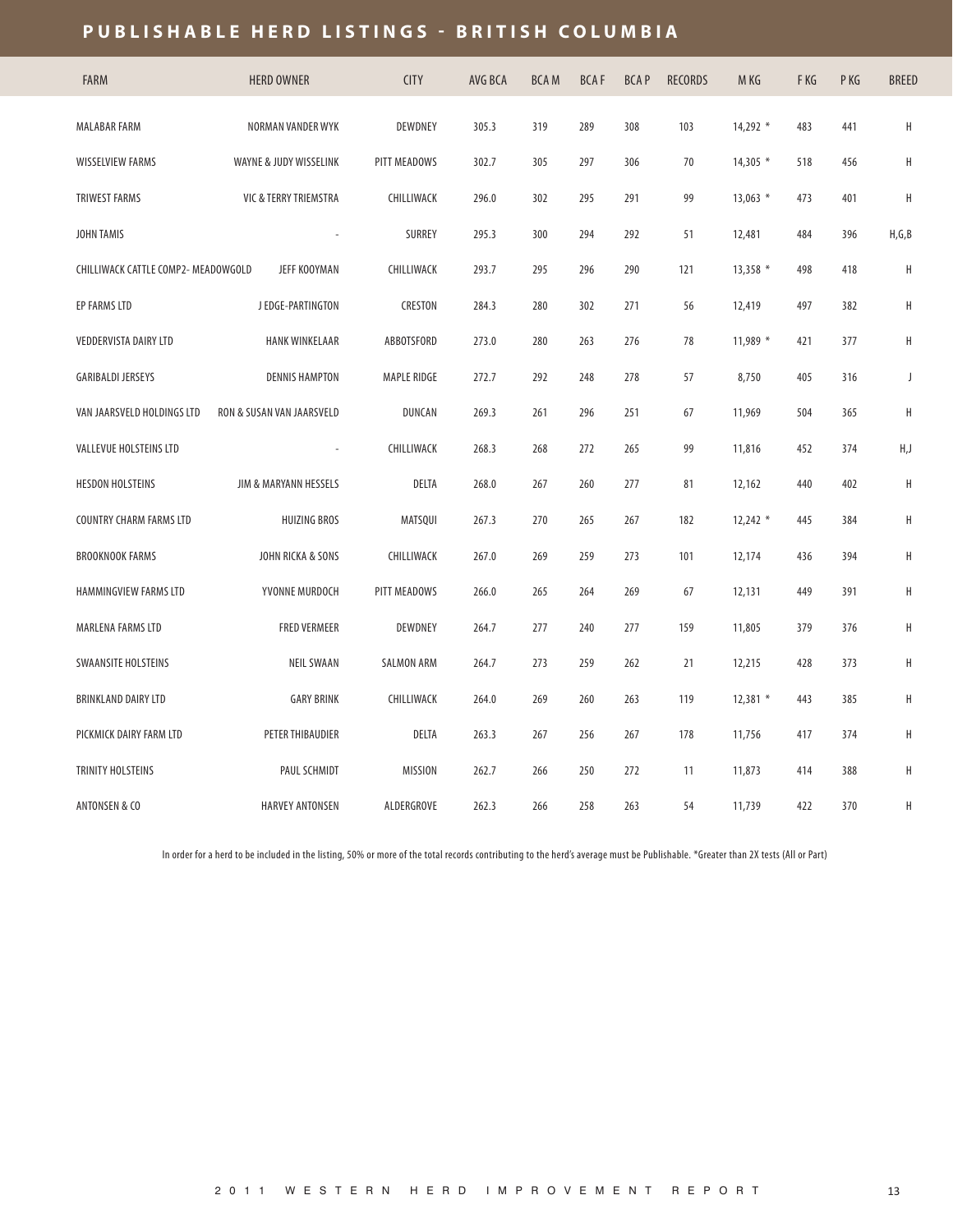#### PUBLISHABLE HERD LISTINGS - ALBERTA

| FARM                           | <b>HERD OWNER</b>                  | <b>CITY</b> | AVG BCA | <b>BCAM</b> | <b>BCAF</b> | <b>BCAP</b> | <b>RECORDS</b> | M KG       | F KG | P KG | <b>BREED</b> |
|--------------------------------|------------------------------------|-------------|---------|-------------|-------------|-------------|----------------|------------|------|------|--------------|
| NORTHEND FARM                  | <b>BRODIE &amp; BRENDA CUPPLES</b> | THORSBY     | 293.3   | 299         | 278         | 303         | 13             | 8,520      | 331  | 285  | M,G          |
| ASPENRIDGE FARMS LTD           | DICK & STEVE TENHOVE               | BLACKFALDS  | 284.7   | 290         | 282         | 282         | 36             | 12,742     | 458  | 395  | $\mathsf H$  |
| ROSELANE HOLSTEINS             |                                    | ROLLYVIEW   | 283.0   | 285         | 283         | 281         | 47             | 13,033     | 484  | 412  | H, B, J      |
| LUCKY HILL DAIRY               |                                    | LACOMBE     | 278.0   | 280         | 281         | 273         | 134            | $12,862$ * | 480  | 398  | Η            |
| SYLVANSIDE DAIRY LTD           | SIPKE & MARGREET DIJKSTRA          | PONOKA      | 273.3   | 274         | 280         | 266         | 131            | 12,210     | 466  | 378  | Н            |
| RINSMA HOLSTEINS               | <b>GEERT RINSMA</b>                | <b>OLDS</b> | 273.0   | 273         | 278         | 268         | 62             | $12,907$ * | 489  | 403  | Н            |
| ROYAL HILL FARM                |                                    | LACOMBE     | 272.7   | 271         | 282         | 265         | 172            | $12,195$ * | 472  | 381  | Н            |
| <b>SCOVA FARMS LTD</b>         | SCOTT INGWERSEN                    | PONOKA      | 268.3   | 263         | 278         | 264         | 245            | $11,186$ * | 441  | 358  | Н            |
| JAN & AGNES HEIDA              | $\overline{\phantom{a}}$           | BARRHEAD    | 268.3   | 273         | 269         | 263         | 38             | 12,403     | 454  | 379  | Н            |
| JANNA DAIRY LTD                | JOHN HULSMAN                       | PONOKA      | 267.7   | 268         | 269         | 266         | 99             | $12,265$ * | 456  | 387  | Η            |
| DEERFIELD COLONY               | ANDY WALDNER                       | MAGRATH     | 267.7   | 261         | 289         | 253         | 99             | 11,885     | 489  | 367  | H            |
| VANDEN POL DAIRY               | GYS & SILIA VANDEN POL             | COALDALE    | 265.7   | 267         | 272         | 258         | 67             | 11,953     | 453  | 367  | Н            |
| <b>KAMPS DAIRY LTD</b>         | <b>ALBERT KAMPS</b>                | LACOMBE     | 264.0   | 262         | 272         | 258         | 120            | $11,910$ * | 458  | 373  | H            |
| <b>BAAS DAIRY LTD</b>          | <b>WIEBE &amp; AKKE BAAS</b>       | BARRHEAD    | 261.3   | 266         | 251         | 267         | 194            | $12,037$ * | 423  | 384  | Н            |
| PHILIPSEN FARM LTD             | ARIE & DINEKE PHILIPSEN            | LACOMBE     | 261.0   | 253         | 272         | 258         | 230            | $11,298$ * | 453  | 368  | H            |
| EARNEWALD HOLSTEINS            | <b>BRAM &amp; INEKE DE JONG</b>    | LACOMBE     | 259.7   | 257         | 274         | 248         | 120            | 11,011     | 435  | 339  | Н            |
| INNISLAKE DAIRY FARM LTD       | ERIC & JOHN IVERSEN                | <b>OLDS</b> | 259.0   | 259         | 263         | 255         | 65             | 12,004     | 454  | 376  | Н            |
| REUSKEN DAIRY LTD              | JAN & GEERTRUID MOLENDIJK          | STETTLER    | 258.3   | 262         | 256         | 257         | 96             | 11,315     | 411  | 354  | Η            |
| MORSAN DAIRY                   | <b>MORRIS THALEN</b>               | PONOKA      | 257.0   | 252         | 263         | 256         | 315            | $11,470$ * | 445  | 371  | H, B         |
| PRAIRIEHOME COLONY FARMING LTD | JONATHAN WALDNER                   | WRENTHEM    | 256.7   | 261         | 253         | 256         | 103            | 11,432     | 410  | 356  | Н            |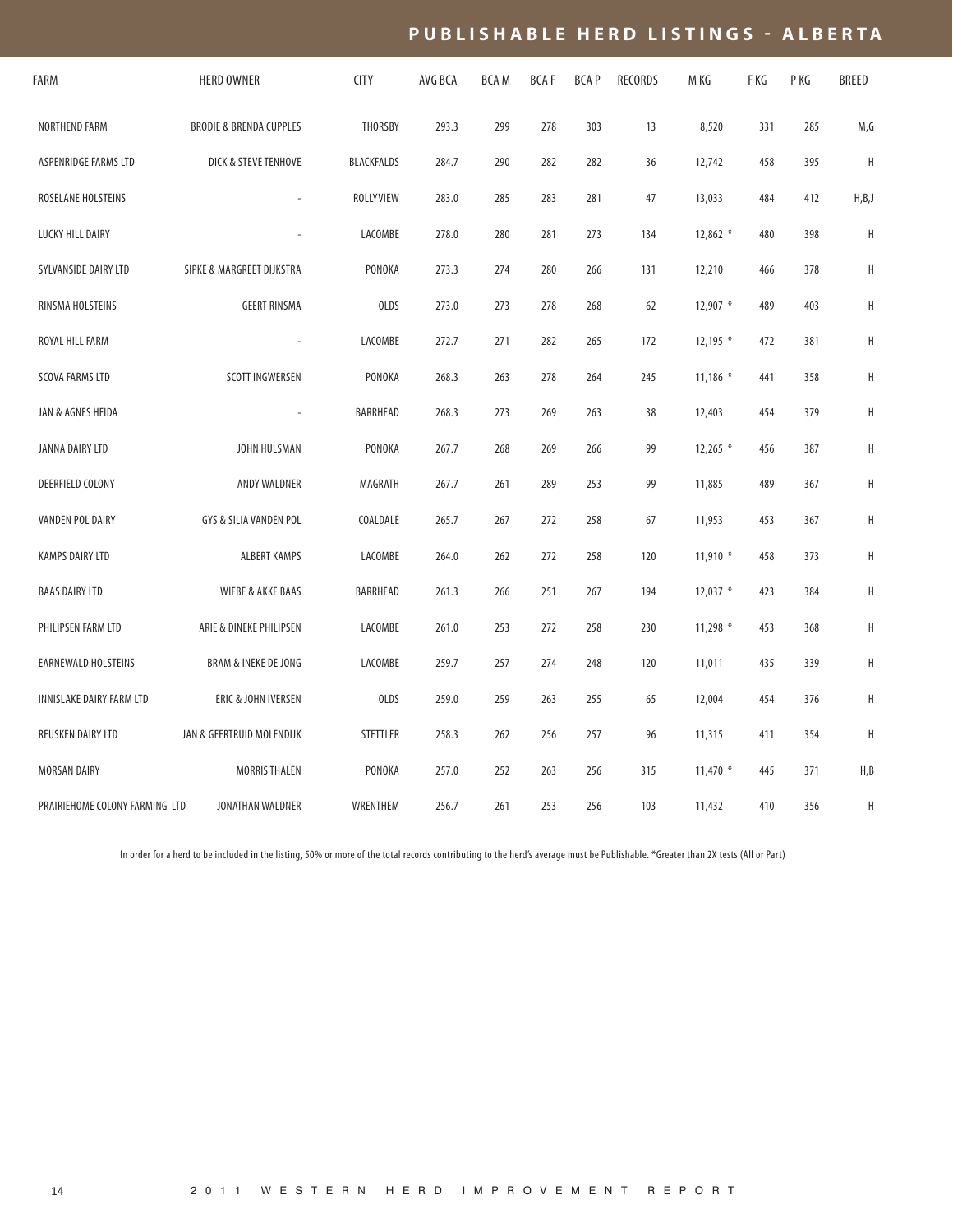#### **PUBLISHABLE HERD LISTINGS - SASKATCHEWAN**

| <b>FARM</b>                 | <b>HERD OWNER</b>                  | <b>CITY</b>     | AVG BCA | <b>BCAM</b> | <b>BCAF</b> | <b>BCAP</b> | <b>RECORDS</b> | M KG       | F KG | P KG | <b>BREED</b> |
|-----------------------------|------------------------------------|-----------------|---------|-------------|-------------|-------------|----------------|------------|------|------|--------------|
| KAWARTHA HOLSTEINS          | DAVE & MELISSA MCMORROW            | <b>OSLER</b>    | 290.3   | 279         | 311         | 281         | 27             | 13,058     | 538  | 418  | H            |
| <b>RYNVIEW HOLSTEINS</b>    | MICHAEL WESSELINGH                 | SASKATOON       | 289.3   | 295         | 288         | 285         | 50             | 12,800     | 463  | 394  | H            |
| PRAIRIE DIAMOND FARM        | <b>HARLEY STRUDWICK</b>            | BALGONIE        | 285.3   | 291         | 271         | 294         | 60             | 13,555     | 466  | 434  | H            |
| <b>ABBYVIEW FARMS</b>       | <b>BEN VANDERKOOI</b>              | SASKATOON       | 268.7   | 273         | 270         | 263         | 337            | $11.835*$  | 437  | 366  | H,J          |
| <b>FOTH VENTURES LTD</b>    | <b>MELVIN FOTH</b>                 | <b>HAGUE</b>    | 262.0   | 263         | 265         | 258         | 352            | $12,132$ * | 452  | 378  | H            |
| <b>DELAINE HOLSTEINS</b>    | <b>ELAINE DONALD</b>               | SASKATOON       | 262.0   | 257         | 276         | 253         | 118            | 11,964     | 475  | 372  | H            |
| DEPT ANIMAL & POULTRY SCI   |                                    | SASKATOON       | 257.3   | 258         | 255         | 259         | 59             | $11,391$ * | 419  | 365  | H            |
| <b>BAUMANN HOLSTEINS</b>    | <b>EMANUEL &amp; SIMON BAUMANN</b> | KIPLING         | 256.3   | 251         | 256         | 262         | 57             | 11,712     | 441  | 387  | H            |
| <b>BROYHILL HOLSTEINS</b>   | <b>BRIAN LINDENBACH</b>            | BALGONIE        | 256.0   | 259         | 254         | 255         | 87             | 12,198     | 443  | 379  | H            |
| MORSAN MILKSTREAM LTD       | <b>GREG THALEN</b>                 | ROSTHERN        | 254.0   | 253         | 252         | 257         | 656            | $10.897*$  | 404  | 353  | H, B         |
|                             |                                    |                 |         |             |             |             |                |            |      |      |              |
| <b>GLENRIDGE HOLSTEINS</b>  | <b>BRUCE LOVERIDGE</b>             | GRENFELL        | 250.3   | 238         | 270         | 243         | 16             | 11,806     | 493  | 379  | H            |
| <b>BENBIE HOLSTEINS</b>     | <b>NEIL CROSBIE</b>                | CARON           | 250.0   | 244         | 256         | 250         | 86             | 11,264     | 437  | 366  | H,J          |
| <b>ELKREST FARMS</b>        | <b>BRAD JASON TREVOR KORNELIUS</b> | <b>OSLER</b>    | 246.3   | 253         | 241         | 245         | 480            | $11.232*$  | 397  | 345  | H            |
| <b>COSSETTE FARMS LTD</b>   | <b>RANDY COSSETTE</b>              | ESTEVAN         | 244.7   | 243         | 247         | 244         | 41             | 11,028     | 416  | 353  | H            |
| ROBELLA HOLSTEINS           | REG & JULIANN LINDENBACH           | BALGONIE        | 243.3   | 244         | 247         | 239         | 78             | 11,383     | 428  | 354  | H,J          |
| PENNANT COLONY              | <b>DAN WIPF</b>                    | PENNANT         | 240.3   | 242         | 241         | 238         | 89             | 11,028     | 406  | 343  | H            |
| <b>MARFAY FARMS LTD</b>     | <b>WILLIAM P WIEBE</b>             | <b>OSLER</b>    | 237.7   | 237         | 241         | 235         | 198            | $10.830*$  | 409  | 342  | Η            |
| <b>KENBERT ACRES</b>        | HERB, JAKE, & KEN FRIESEN          | <b>DRAKE</b>    | 234.7   | 232         | 240         | 232         | 91             | 10,671     | 408  | 338  | H            |
| DINSMORE COLONY             | <b>DAVID WALDNER</b>               | <b>DINSMORE</b> | 234.0   | 242         | 226         | 234         | 80             | 10,866     | 380  | 335  | H            |
| RICHARD & ASHLEY VANDERKOOI |                                    | WARMAN          | 233.3   | 240         | 224         | 236         | 151            | 10,224     | 373  | 329  | H,J,B        |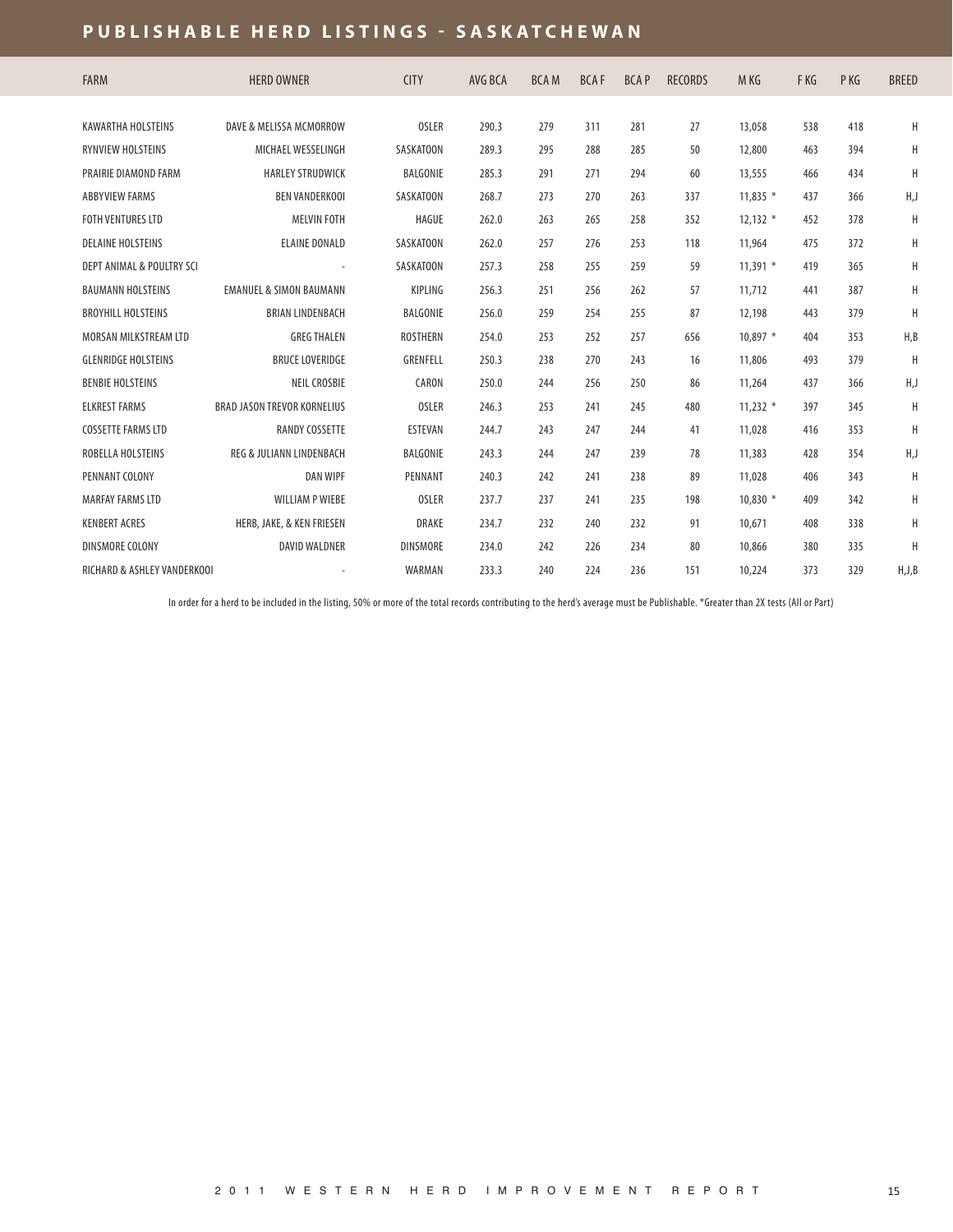### **P U B L I S H A B L E H E R D L I S T I N G S - M A N I T O B A**

| FARM                      | <b>HERD OWNER</b>                     | <b>CITY</b>       | AVG BCA | <b>BCAM</b> | <b>BCAF</b> | <b>BCAP</b> | RECORDS | M KG       | F KG | P KG | BREED |
|---------------------------|---------------------------------------|-------------------|---------|-------------|-------------|-------------|---------|------------|------|------|-------|
| AGGIES HOLSTEINS          | <b>HERMANN &amp; AUDREY HUEGING</b>   | <b>WOODLANDS</b>  | 295.0   | 299         | 291         | 295         | 108     | 13,498     | 486  | 423  | Η     |
| <b>CURRENT HOLSTEINS</b>  | <b>CURTIS &amp; DARREN HUEGING</b>    | <b>WOODLANDS</b>  | 293.0   | 299         | 285         | 295         | 50      | 14,135     | 498  | 442  | Η     |
| FRIECREST HOLSTEINS       | ED & KATHY FRIESEN                    | KLEEFELD          | 271.0   | 272         | 280         | 261         | 83      | 12,155     | 465  | 373  | Н     |
| <b>VANDEL HOLSTEINS</b>   | L VANDENBOSSCHE                       | BRUXELLES         | 269.3   | 268         | 266         | 274         | 44      | 12,104     | 444  | 392  | Η     |
| DONFIELD FARMS LTD        | <b>GARRY DONOHOE</b>                  | BRANDON           | 265.0   | 260         | 273         | 262         | 73      | 12,322     | 479  | 393  | Η     |
| ROBERT WALDNER            | <b>BLUMENGART COLONY</b>              | PLUM COULEE       | 263.0   | 267         | 266         | 256         | 31      | $12,152$ * | 450  | 371  | Η     |
| JAMES VALLEY COLONY       | TIM WURTZ                             | ELIE              | 261.3   | 260         | 264         | 260         | 61      | $12,428$ * | 467  | 393  | Н     |
| LIFEWIND HOLSTEINS        | <b>CHRISTOPHE ROULIN</b>              | STONEWALL         | 257.3   | 260         | 259         | 253         | 63      | $12,335$ * | 454  | 380  | Н     |
| PENNVIEW HOLSTEINS        | <b>LARRY PENNER</b>                   | <b>BLUMENORT</b>  | 257.0   | 257         | 256         | 258         | 34      | 11,678     | 432  | 372  | Н     |
| <b>MALARKY HOLSTEINS</b>  | <b>MARK DONOHOE</b>                   | MINNEDOSA         | 251.3   | 256         | 248         | 250         | 38      | 12,155     | 435  | 375  | Η     |
| AIRPORT COLONY            | <b>LEVI HOFER</b>                     | PORTAGE           | 249.0   | 258         | 241         | 248         | 51      | 11,725     | 406  | 359  | H     |
| <b>DELICHTE FARMS LTD</b> | <b>HENRY &amp; MAURICE DELICHTE</b>   | ST ALPHONSE       | 248.7   | 252         | 239         | 255         | 35      | 10,182     | 384  | 337  | H,J   |
| SPRINGMEADOW FARM         | LAURENT & CORINNE FAILLETAZ           | LIBAU             | 243.3   | 260         | 217         | 253         | 18      | 12,044     | 374  | 371  | H     |
| PLEMARK HOLSTEINS         | <b>MATT &amp; TANYA PLETT</b>         | LANDMARK          | 239.7   | 246         | 234         | 239         | 53      | 11,452     | 403  | 352  | H     |
| <b>CLANMAN JERSEYS</b>    | <b>STEVEN &amp; MARIE SMITH</b>       | CLANWILLIAM       | 238.0   | 242         | 220         | 252         | 29      | 7,361      | 354  | 288  | J,H   |
| <b>DENIS HOULE</b>        | <b>HOULE FARMS LTD</b>                | LETELLIER         | 237.0   | 224         | 254         | 233         | 39      | 10,323     | 434  | 340  | H     |
| <b>OPTIMIST HOLSTEINS</b> | HANS GORTER & NELLEKE VANDERVLIET     | <b>OTTERBURNE</b> | 235.7   | 229         | 253         | 225         | 133     | 10,201     | 420  | 320  | H,J   |
| BEAUROC DAIRY LTD         | <b>DENIS &amp; DOMINIQUE CHARTIER</b> | ST MALO           | 235.7   | 223         | 258         | 226         | 120     | $10,206$ * | 440  | 329  | H, B  |
| COTTONWOOD HOLSTEINS      | EDWOOD, GWEN & BRENT OSWALD           | STEINBACH         | 234.3   | 235         | 231         | 237         | 90      | 10,731     | 391  | 343  | H     |
| POUTEAU HOLSTEINS LTD     | DARCY, RANDY & ED POUTEAU             | <b>SWAN LAKE</b>  | 233.7   | 233         | 237         | 231         | 100     | 10,343     | 389  | 327  | Η     |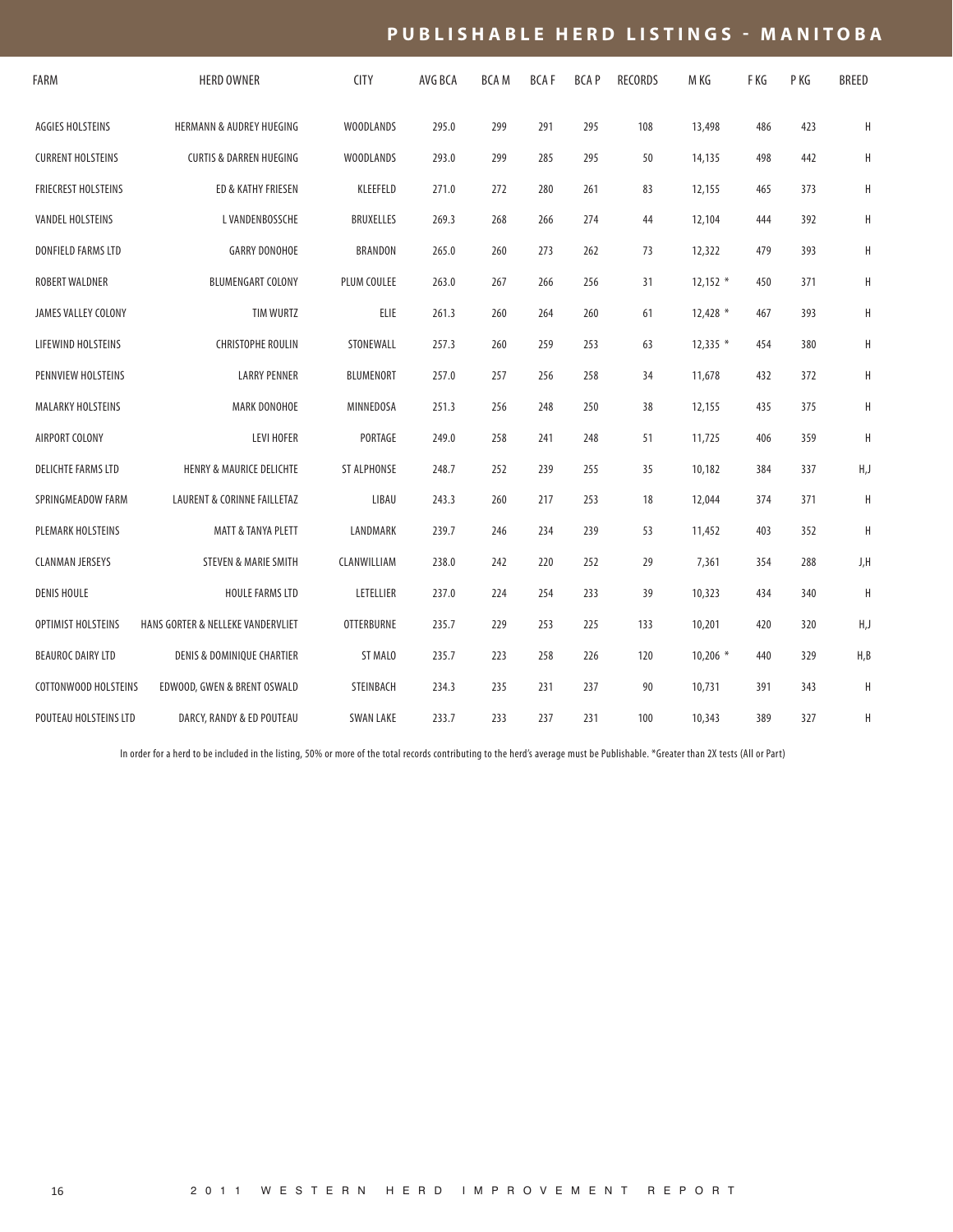## **H E R D D E M O G R A P H I C S**

|                         |          |           | <b>HERD SIZE</b> |        |           | HOUSING           | FREQUENCY |        |  |
|-------------------------|----------|-----------|------------------|--------|-----------|-------------------|-----------|--------|--|
|                         | $0 - 49$ | $50 - 99$ | 100-199          | $200+$ | TIE-STALL | <b>FREE STALL</b> | 2X        | 3X     |  |
| <b>BRITISH COLUMBIA</b> |          |           |                  |        |           |                   |           |        |  |
| % of Herds              | 8.9      | 35.4      | 36.7             | 19.0   | 4.7       | 94.3              | 90.5      | 9.5    |  |
| % of Cows               | 2.1      | 18.6      | 34.4             | 44.9   | 1.7       | 97.2              | 85.2      | 14.8   |  |
| Avg Herd Size           | 34.0     | 75.3      | 134.8            | 339.6  | 51.4      | 148.1             | 135.3     | 223.4  |  |
| Avg Milk Prod           | 9,286    | 9,757     | 10,214           | 10,419 | 9,012     | 10,062            | 9,886     | 11,179 |  |
| Avg Fat Prod            | 352      | 370       | 382              | 380    | 345       | 376               | 372       | 400    |  |
| Avg Protein Prod        | 299      | 312       | 327              | 330    | 293       | 321               | 316       | 353    |  |
| <b>BCA Milk</b>         | 210      | 220       | 229              | 232    | 211       | 225               | 222       | 250    |  |
| <b>BCA Fat</b>          | 208      | 219       | 228              | 228    | 203       | 224               | 221       | 239    |  |
| <b>BCA Protein</b>      | 210      | 219       | 229              | 231    | 209       | 225               | 222       | 247    |  |
| <b>ALBERTA</b>          |          |           |                  |        |           |                   |           |        |  |
| % of Herds              | 7.1      | 33.5      | 44.4             | 15.0   | 11.4      | 87.1              | 93.1      | 6.9    |  |
| % of Cows               | 2.1      | 19.7      | 45.2             | 33.0   | 6.5       | 92.4              | 87.7      | 12.3   |  |
| Avg Herd Size           | 39.2     | 77.7      | 134.3            | 290.1  | 75.8      | 140.0             | 124.4     | 235.7  |  |
| Avg Milk Prod           | 8,804    | 9,602     | 9,811            | 9,856  | 9,336     | 9,738             | 9,599     | 10,721 |  |
| Avg Fat Prod            | 334      | 354       | 370              | 372    | 349       | 365               | 359       | 400    |  |
| Avg Protein Prod        | 286      | 305       | 311              | 313    | 298       | 309               | 305       | 336    |  |
| <b>BCA Milk</b>         | 205      | 211       | 217              | 220    | 206       | 217               | 213       | 238    |  |
| <b>BCA Fat</b>          | 201      | 209       | 220              | 222    | 205       | 217               | 214       | 239    |  |
| <b>BCA Protein</b>      | 206      | 211       | 216              | 219    | 205       | 216               | 213       | 234    |  |
| <b>BCA Protein</b>      | 215      | 212       | 217              | 222    | 212       | 217               | 215       | 237    |  |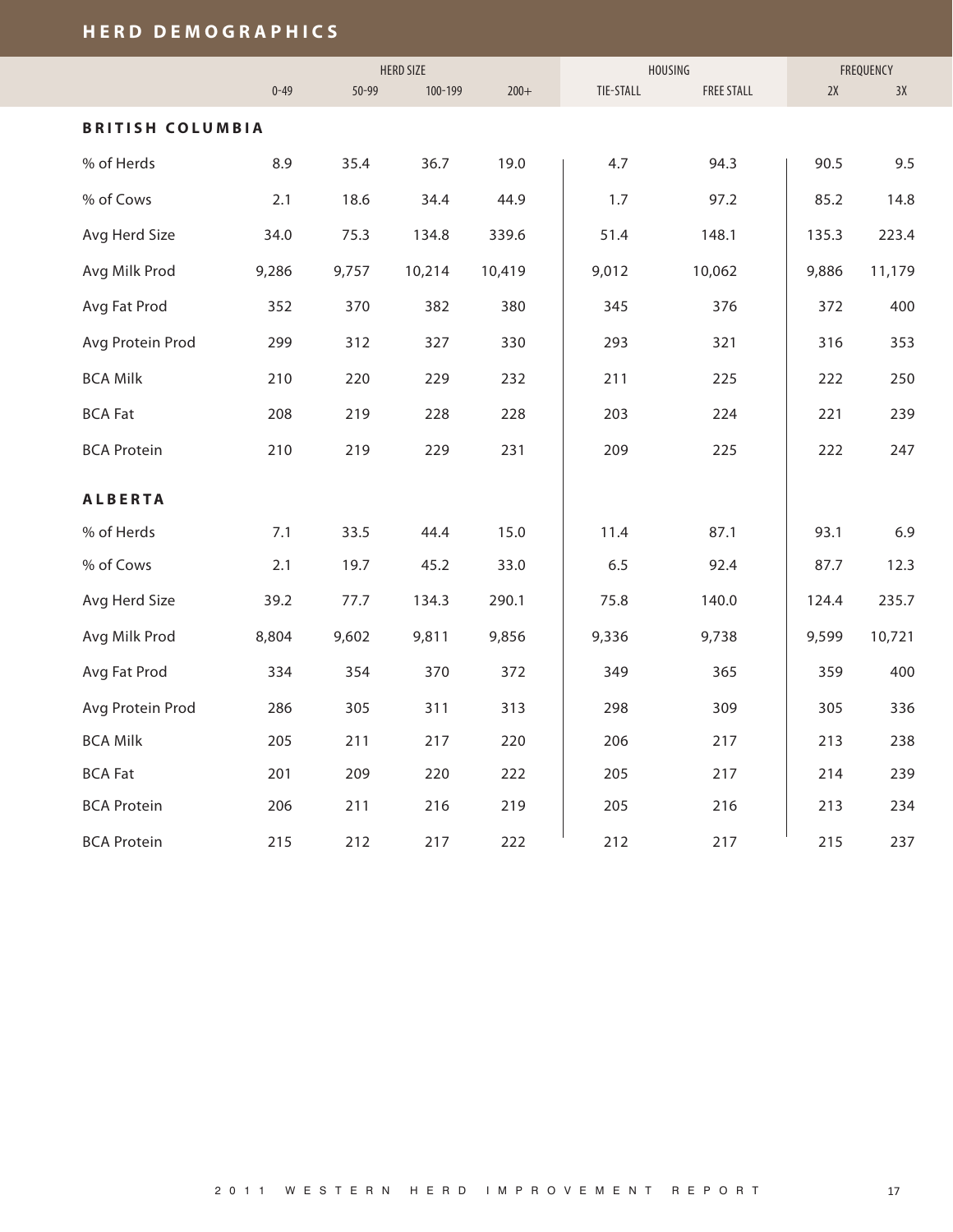#### **H E R D D E M O G R A P H I C S**

|                     |          | <b>HERD SIZE</b> |         |        | HOUSING   | FREQUENCY         |       |        |  |
|---------------------|----------|------------------|---------|--------|-----------|-------------------|-------|--------|--|
|                     | $0 - 49$ | $50 - 99$        | 100-199 | $200+$ | TIE-STALL | <b>FREE STALL</b> | 2X    | 3X     |  |
| <b>SASKATCHEWAN</b> |          |                  |         |        |           |                   |       |        |  |
| % of Herds          | 5.9      | 34.7             | 35.6    | 23.7   | 16.9      | 81.4              | 87.3  | 12.7   |  |
| % of Cows           | 1.5      | 18.2             | 31.2    | 49.1   | 8.3       | 90.4              | 74.2  | 25.8   |  |
| Avg Herd Size       | 38.6     | 81.2             | 136.1   | 320.8  | 76.0      | 172.3             | 131.8 | 315.0  |  |
| Avg Milk Prod       | 8,023    | 9,815            | 9,726   | 9,834  | 9,557     | 9,701             | 9,551 | 10,576 |  |
| Avg Fat Prod        | 300      | 356              | 362     | 364    | 357       | 356               | 352   | 392    |  |
| Avg Protein Prod    | 254      | 313              | 310     | 313    | 305       | 309               | 305   | 332    |  |
| <b>BCA Milk</b>     | 169      | 217              | 213     | 218    | 210       | 214               | 210   | 235    |  |
| <b>BCA Fat</b>      | 171      | 210              | 213     | 217    | 207       | 211               | 207   | 234    |  |
| <b>BCA Protein</b>  | 169      | 217              | 214     | 218    | 210       | 214               | 211   | 232    |  |
|                     |          |                  |         |        |           |                   |       |        |  |
| MANITOBA            |          |                  |         |        |           |                   |       |        |  |
| % of Herds          | 16.7     | 41.7             | 29.2    | 12.5   | 42.1      | 57.4              | 93.1  | 6.9    |  |
| % of Cows           | 4.8      | 23.0             | 30.2    | 42.0   | 23.5      | 76.2              | 82.8  | 17.2   |  |
| Avg Herd Size       | 38.0     | 72.3             | 135.8   | 440.3  | 73.2      | 174.0             | 116.6 | 324.7  |  |
| Avg Milk Prod       | 8,882    | 9,229            | 9,145   | 9,350  | 9,306     | 9,088             | 9,091 | 10,109 |  |
| Avg Fat Prod        | 330      | 338              | 341     | 339    | 343       | 335               | 335   | 370    |  |
| Avg Protein Prod    | 282      | 293              | 290     | 296    | 295       | 288               | 289   | 314    |  |
| <b>BCA Milk</b>     | 197      | 205              | 199     | 207    | 206       | 200               | 201   | 221    |  |
| <b>BCA Fat</b>      | 195      | 198              | 200     | 201    | 202       | 197               | 197   | 218    |  |
| <b>BCA Protein</b>  | 196      | 203              | 199     | 205    | 204       | 199               | 200   | 216    |  |